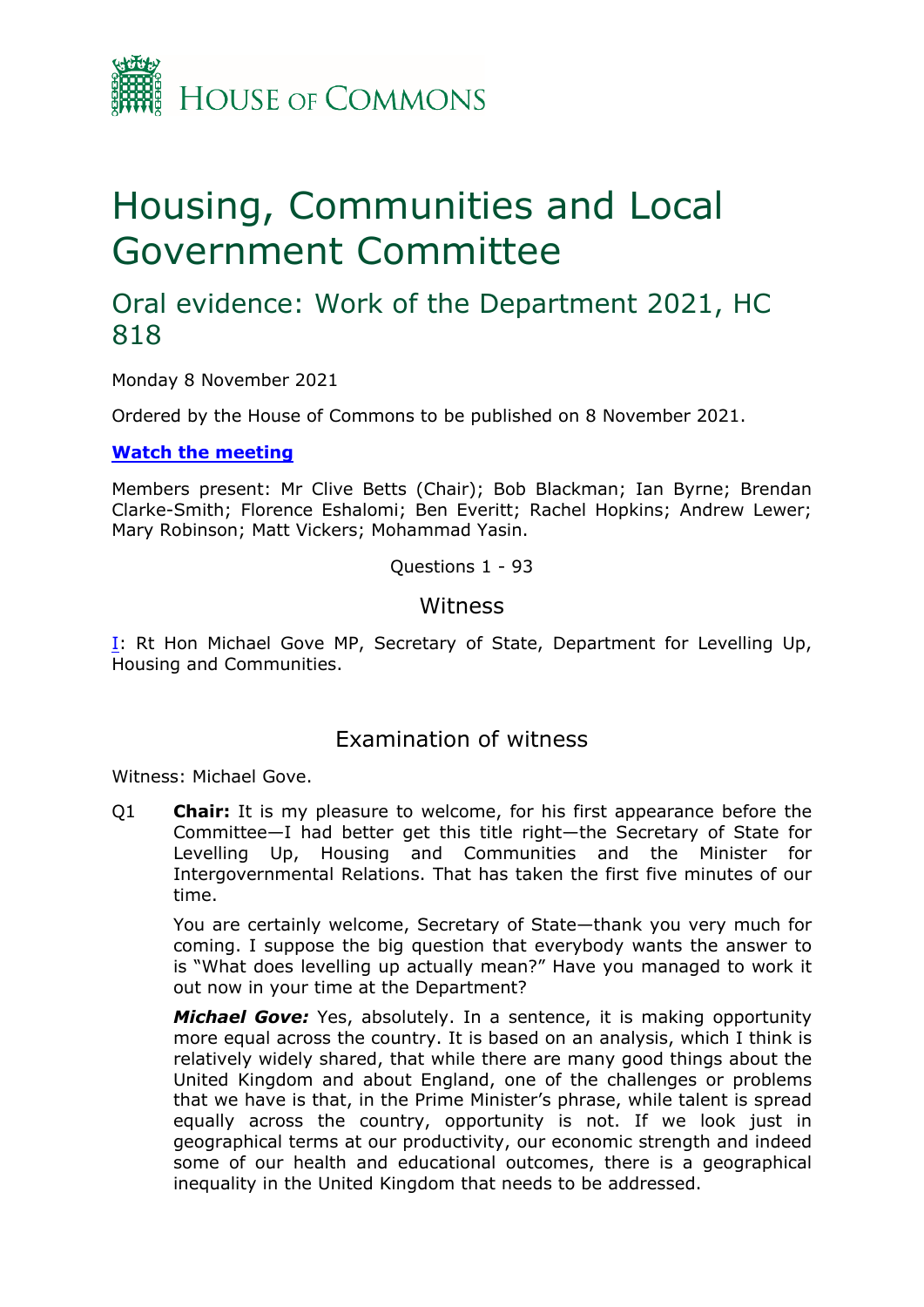

There are four particular elements that we have stressed as critical for levelling up. The first is helping to strengthen and improve local leadership; I can say a little more about that in a second, if the Committee would like. The next is improving living standards, particularly where they are lower; that links to the economic question that I mentioned. The third is improving the quality of public services, particularly where they are lagging. The two often go together, but not always. The final element is helping to restore and enhance pride in place. For some it is an intangible thing, but we all recognise that in some communities that are more successful, people can feel that there are focuses for local identity and their community is on the up as a result of that strong local leadership, and the private and public sectors are playing their part as well.

Q2 **Chair:** Has that changed since you have taken over, then? Clearly, when the BEIS Select Committee had a look at the issue, it was pretty critical of what it thought was a lack of clarity about what levelling up meant, and certainly about any measures or lack of measures to judge whether it was going to be successful.

*Michael Gove:* I think that that criticism, at the time, was understandable. Ever since the Prime Minister secured his majority in December 2019, this has been central to his ambition for this parliamentary term. Inevitably, the focus on covid meant that some of the conversations that might have been had in public about what levelling up involved were overshadowed by the covid pandemic. Having those conversations is also a necessary prelude to establishing the sorts of metrics by which people can judge whether the country has been levelled up. We hope to publish a White Paper before Christmas, and in it we anticipate setting out some particular missions by which the Government can be judged and some metrics by which we and others can be held to account.

Q3 **Chair:** So in the White Paper there will be a clear indication of metrics by which the success of levelling up can be measured.

#### *Michael Gove:* Yes.

Q4 **Chair:** Another issue that has come out is that your Department is responsible for the overall policy of levelling up. It is one Department among a considerable number that will have an input into this. There has perhaps been some criticism in the past that the Department—by previous names, I accept—did not always punch its weight in Whitehall; it was perhaps a Department that sometimes just passed on money from other Departments that really controlled the policy. How do you see that going forward?

*Michael Gove:* There are two things that I would say. First, in terms of a co-ordinating role, I think it is right. A comparison—not a perfect comparison—would be to the leadership role that BEIS plays on net zero. We will not reach net zero without action by the Department for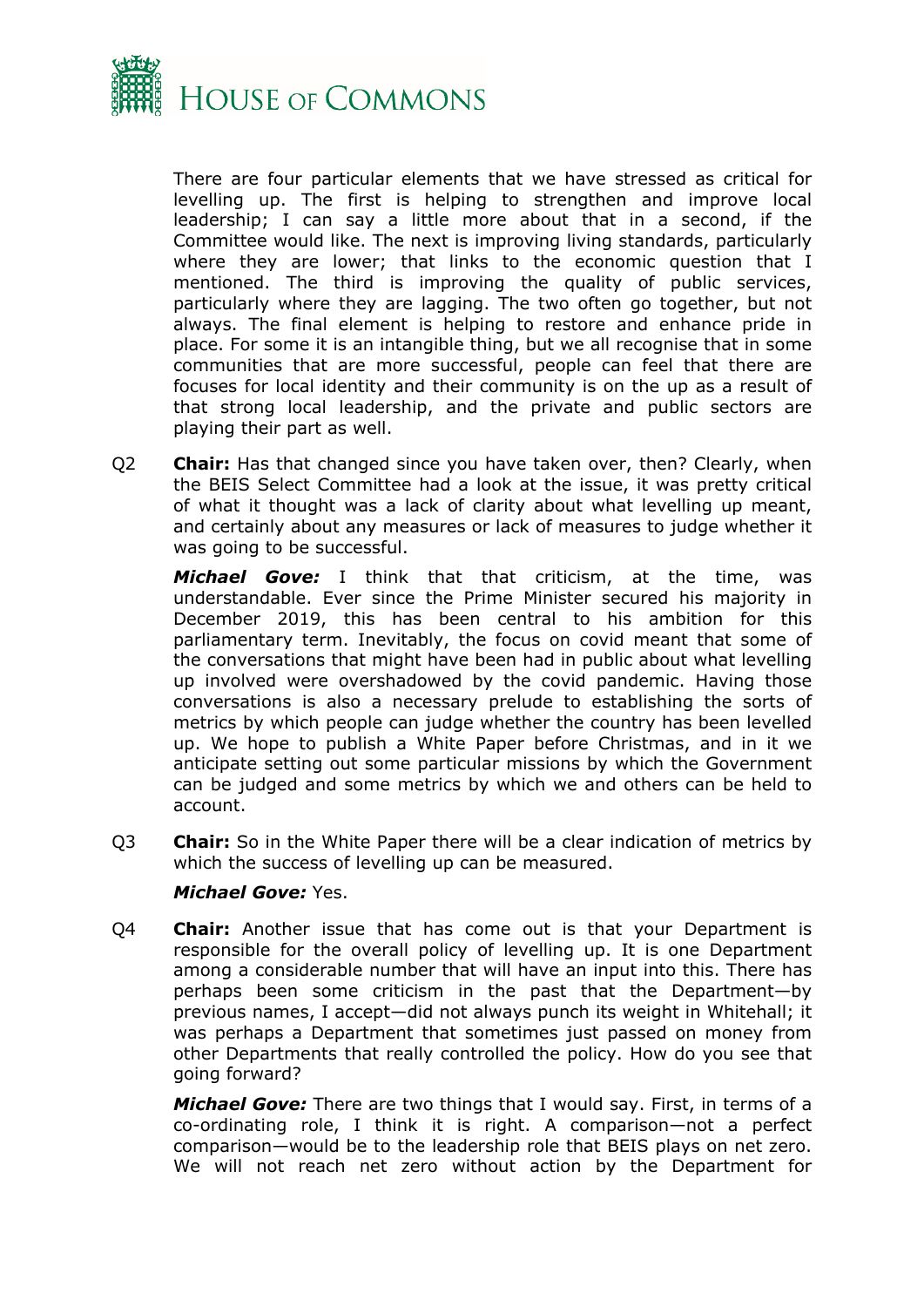

Transport, DEFRA and others, and of course you cannot achieve any of these things without Treasury support and leadership, but BEIS and its Secretary of State have been driving progress in that direction.

Similarly, the intention is to use this Department to co-ordinate across Whitehall the steps that are needed. It is appropriate for the Department because if there is any Department that thinks in terms of geography and places, it is this one. Levelling up can succeed only if you recognise that you will need slightly different solutions in different parts of the country. Again, I can say more about the *Anna Karenina* issue, as it is being called: all successful parts of the country are successful for the same reasons, but those parts of the country that have challenges have different challenges—coastal communities, communities that have suffered deindustrialisation and so on. Because we are particularly focused on place, it is logical that this Department should lead on it.

As for the views of the Department in the past, a bit like BEIS, the Department has grown, then reduced in size, then grown again over time. Whether you go back to the Department of the Environment that Michael Heseltine and John Gummer led, to the Office of the Deputy Prime Minister when John Prescott was there, or to DETR, at different times there has been a recognition that this Department has to lead in this area. If you look at the calibre of people who have occupied this role before me, they have been some of the most formidable political intellects and some of the biggest political beasts in respective Cabinets at different times.

In that sense, of course there are always things that you can do to improve the effectiveness of a Department within Whitehall and beyond it, but I do not think that there is anything but a reservoir of expertise and a sense of destiny that the Department has.

Q5 **Chair:** I suppose I might follow on from that, Secretary of State, and say, "You are considering yourself to be one of these big political beasts, then, are you?" Or maybe you would like to be Deputy Prime Minister?

*Michael Gove:* No, both of those things are not true. If we look at Eric Pickles between 2010 and 2015, there are very few people who would say that he was anything other than a reformer who ensured that the Department was absolutely at the centre of things. If we look at my friends Greg Clark, the late James Brokenshire and Robert Jenrick, all of them were people who brought real intelligence to this role. If we look back not just to the days of the Heseltines and the Prescotts but more recently, there has been a significance attached to what the Department does that has been recognised by successive Prime Ministers.

Q6 **Chair:** In the end it is all very well to say, "All the Departments are going to work together," but it does not always work like that in Whitehall, does it?

*Michael Gove:* No.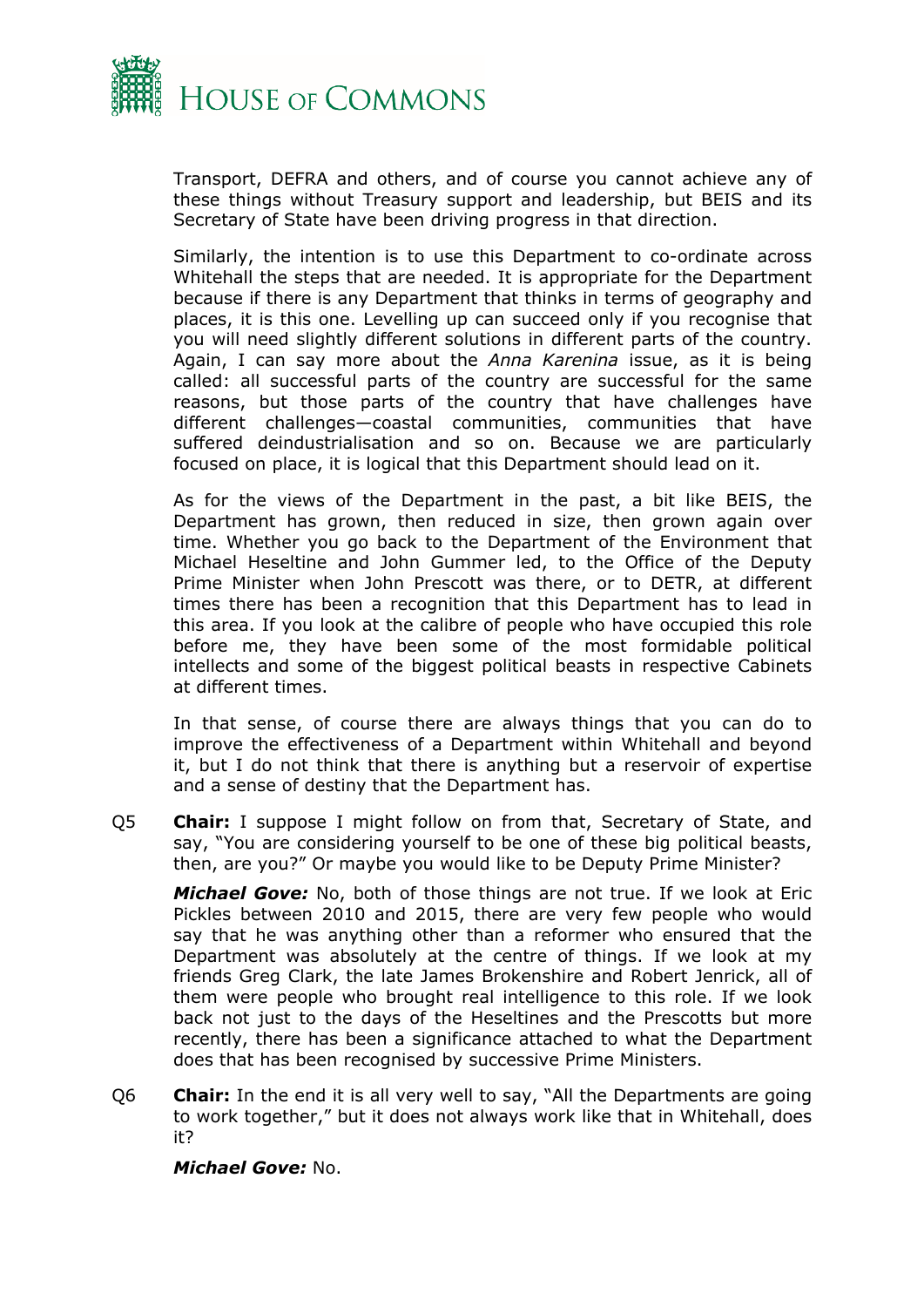

**Chair:** What mechanisms are you going to put in place to make sure that all the relevant Departments are together in the same place doing joinedup work?

*Michael Gove:* It has to be done through a Cabinet Committee. In the same way, in a previous role I played a part in helping us to prepare for our departure from the European Union by chairing a Cabinet Committee, XO, which was focused on making sure that each of the Government Departments was ready: for example, the Department for Transport when it came to making sure our ports were ready or HMRC when it came to making sure that we were ready for life outside the customs union. That Cabinet Committee had convening power. Similarly, there is a strategy committee that looks at the move towards net zero and an operations committee that looks at the move towards net zero; one is chaired by the Prime Minister and one is chaired by the BEIS Secretary of State.

My view is that our logic here is to have the Prime Minister chairing a strategy committee looking at levelling-up strategy and the operational outworkings of that being done in a committee chaired by whoever happened to have the job that I currently have.

Q7 **Chair:** Coming back to the White Paper and the measures that are going to be set out, given the key role of place and local government's role in representing different places throughout our country, have you been talking to local government at all about the appropriate measures that should be put in place?

*Michael Gove:* Yes. Right from the beginning of assuming this role, I have been keen to hear from local government. I have talked not just to the representatives of each of the individual arms or representative bodies within local government, but to councils and indeed Mayors across the country.

I have had the chance to talk to the LGA, its various sub-groups and those who lead them, such as the leader of South Tyneside Council, who is in charge of the group of local authorities that represent coastal communities, the leader of the District Councils' Network, the leader of the County Councils Network and so on. In particular, I have had the opportunity to listen to combined authority Mayors about their expectations for the Department.

Q8 **Chair:** I have two other areas to pursue before I pass on to colleagues. One of the clear issues that we need to address is housing investment, which I know you are particularly committed to, Secretary of State. I made one or two comments in the Budget debate that I saw you nodding at quite vociferously—I am not quite sure whether you were nodding off at that point in the middle of my speech.

#### *Michael Gove:* No!

**Chair:** The two issues that I raised were the current requirement on Homes England to spend 80% of its resources in the richer parts of the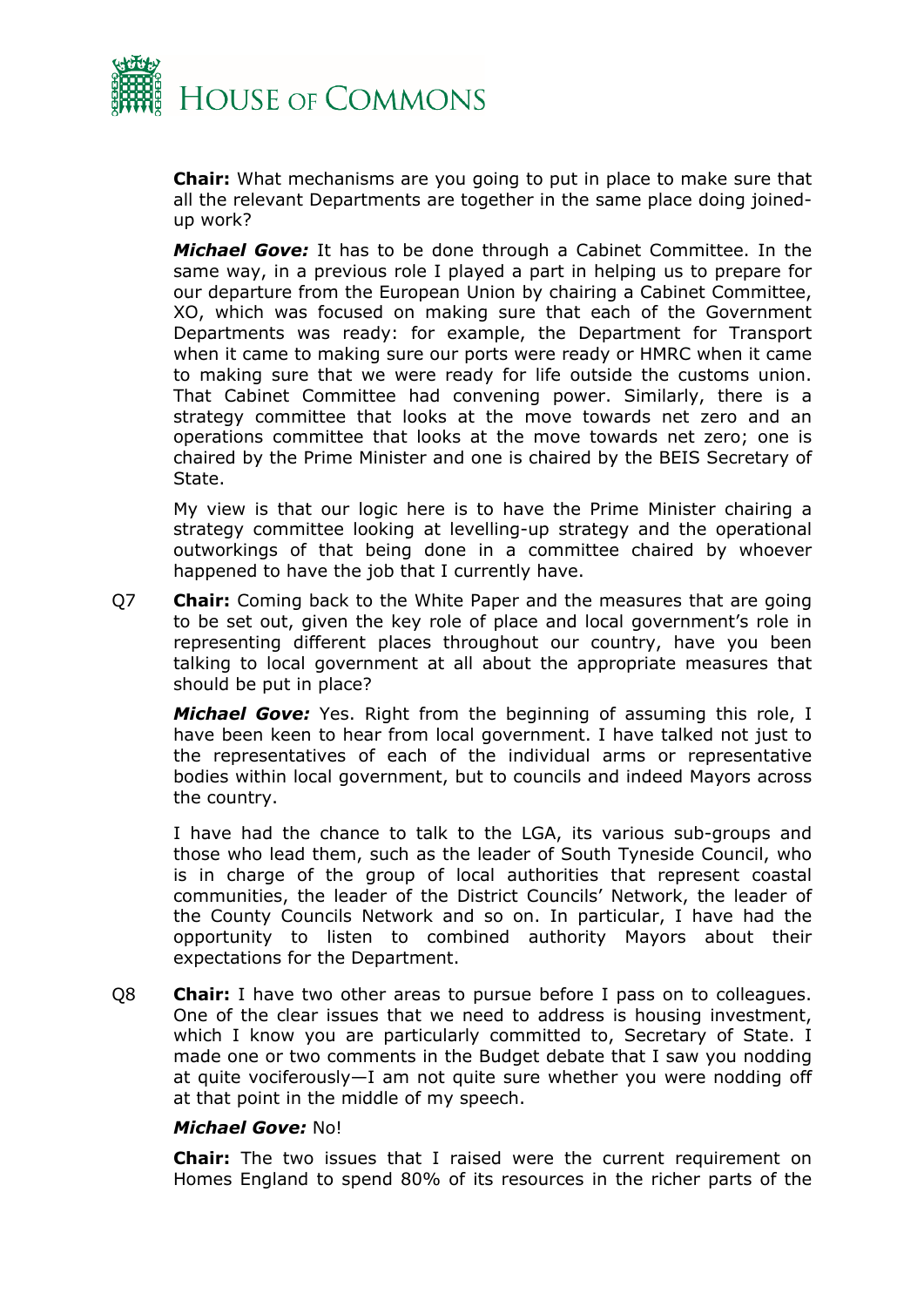

country that have the most housing pressures in terms of demand, and the way the Treasury Green Book measures the success of housing investment, effectively judging it by how much land value has increased. Both those things are completely counterproductive in getting housing investment to be part of the levelling-up agenda. Do you have an intention to try to change those?

*Michael Gove:* Yes, I thought you were completely correct. It was described by the Prime Minister in his speech on levelling up as the Matthew effect: to them that hath shall be given. If you already have high demand for land and high prices for the homes that are built on that land, and if you follow exactly the two principles that you have outlined, you create an incentive to build in areas that are already hot in market terms. That reinforces a geographic trend in our society that we want to rebalance.

I have been discussing with Homes England how we can invest in proper urban regeneration projects outside London and the south-east. Leadership on this has been shown over recent years, for example, by local leaders in Manchester. Critical to our success as a country will be making sure the resources and the investment are there to allow other local leaders outside the south-east to do just that.

Q9 **Chair:** That is very positive, and we look forward to those changes. No doubt you will be announcing the details in due course.

*Michael Gove:* Yes, absolutely.

Q10 **Chair:** I have one final question. On the shared prosperity fund, the commitment was to have the same level of resources for more deprived communities that would have been available if we had stayed in the EU. As I understand it, however, the level of resources will not increase to the level that the EU would have provided until the third year of the shared prosperity fund. Is that not really going back on the Government's commitment?

*Michael Gove:* No, I do not believe so. There are many ways of assessing how UKSPF funding is being spent. There is a tail of EU project funding, which for obvious reasons is winding down. We then layer UKSPF money on top of that. If you take the two together, what you get overall is matching, and in some cases exceeding, the amount that we would have got had we carried on being in the EU with spending at that level.

If there is a commitment, because of contracts that individuals have entered into, to carry on funding projects that the EU originally agreed we should fund, we take that as part of the total amount to match that which the EU is spending. It is new money layered on existing payments.

Q11 **Chair:** I think it might be helpful to have a note about that, Secretary of State; I see one or two faces in the room who would be ready to take up that point.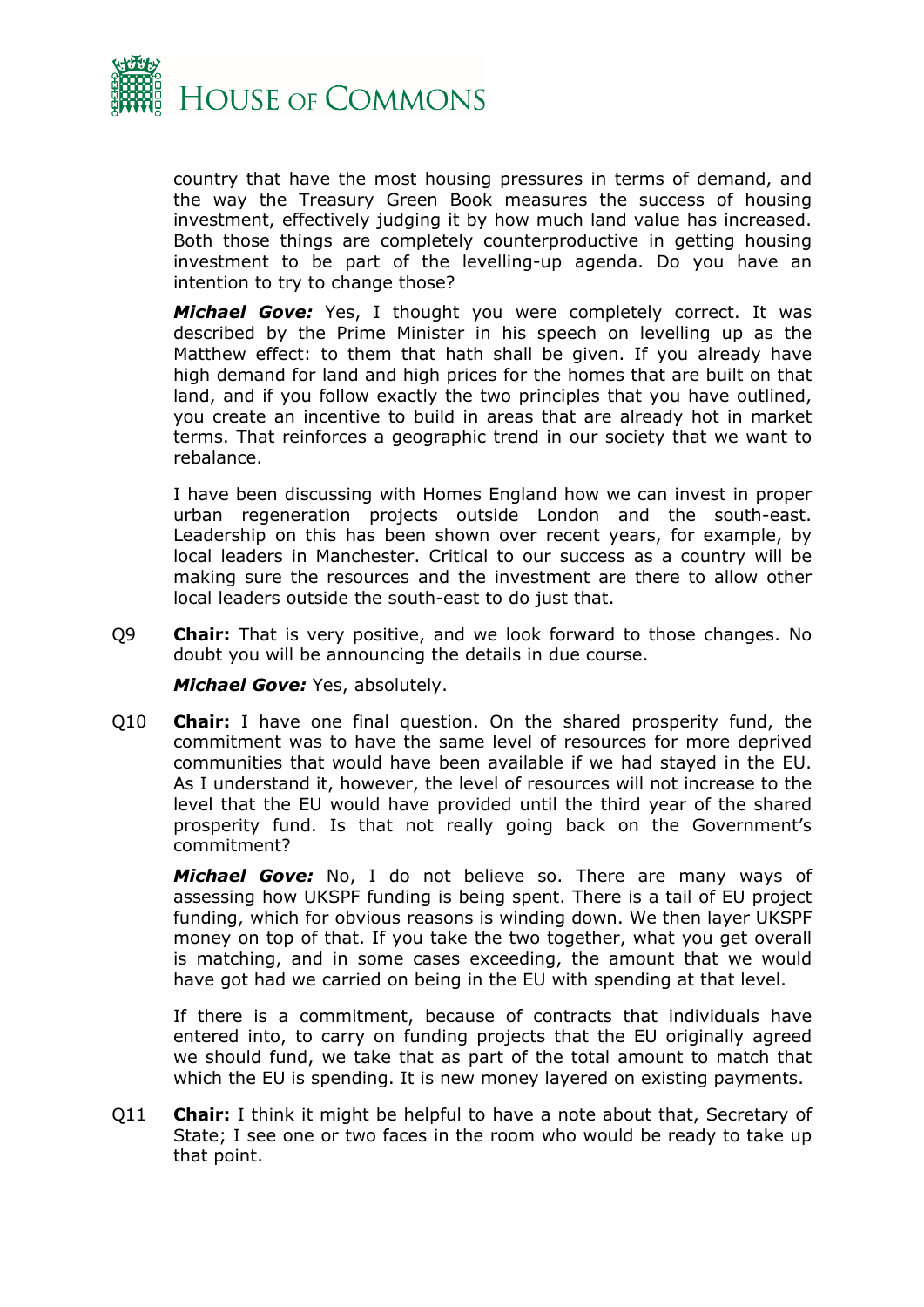

*Michael Gove:* I would be delighted to do that, yes.

Q12 **Chair:** The other issue that needs to be raised is about objective 1 areas—those with particular problems, which would have had significant funds, including for infrastructure and capital, if we had stayed in the EU. Is there any guarantee that those areas will get the same level of funding that they would have got if they had had objective 1 status within the EU?

*Michael Gove:* There are specific commitments that we have made that neither Scotland, Wales, Northern Ireland nor Cornwall will receive any less for the lifetime of this Parliament than they would have received under EU funding. There are other ways in which we can deploy funds and tools to support different parts of the United Kingdom and different parts of England. The overall manifesto commitments were to continue funding at the same level as the EU would have and in particular to continue funding in those four parts of the United Kingdom.

Q13 **Chair:** That rather leaves other areas out, does it not, that either had objective 1 or, like South Yorkshire, would have had objective 1 within the current terms of the EU?

*Michael Gove:* We need to look not just at the UK shared prosperity fund, but at the levelling-up fund—I know we are going to get on to other funding as well—and the other interventions that we are making and will make in order to assess whether central Government is supporting regeneration or improving productivity in different parts of the country.

Q14 **Chair:** I accept that there are a number of funds, but I seem to recollect—no doubt somebody will look back at the records and correct me if I am wrong—that your predecessor indicated that shared prosperity would be seen as a distinct entity and would not simply be used to balance out or connect with other funds in determining what help people got.

*Michael Gove:* No, that is exactly right. In the first year of the administration of the funds, we explicitly set up, for the £200 million-odd that was spent then, a programme through the UK community renewal fund to make sure that funds were available to communities to prepare for the implementation of the UKSPF. The reason why the UK community renewal fund was £220 million and not £1.5 billion is that we still had that tail of EU funding, which is winding down.

Q15 **Chair:** Okay, but that is not a commitment to give all areas of the United Kingdom what they would have had if we had been in the EU, in particular if they had had objective 1 status.

*Michael Gove:* Again, one of the questions will inevitably be about the extent to which, as we look at all the levers we are applying, areas that might have received objective 1 funding in the past are now, for a variety of other reasons, receiving support that means they are performing better and that they might have moved out of those criteria.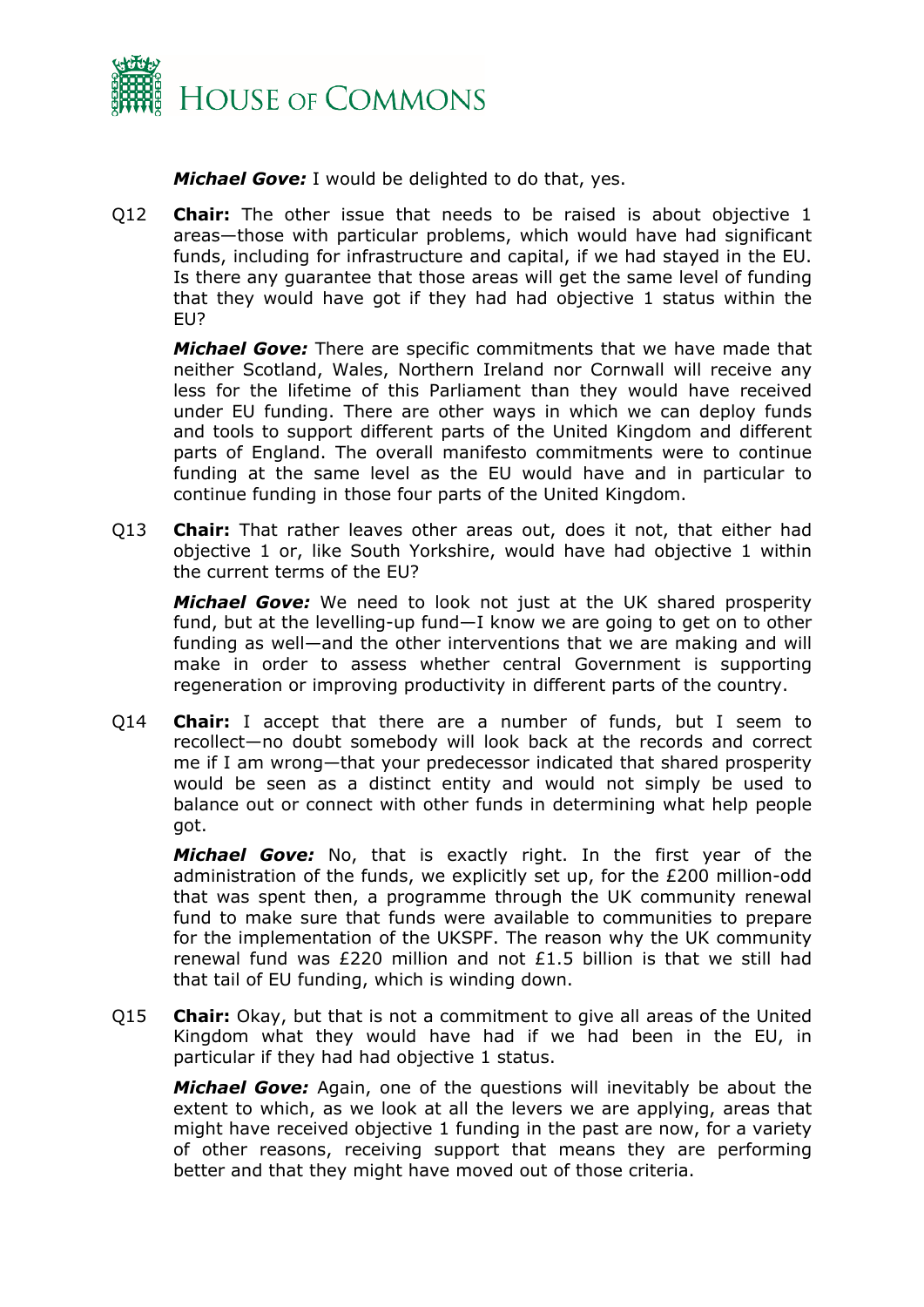

The overall sum that we will spend is exactly the same, if not slightly more, than it would have been had we been in the EU. Those four areas have geographical protection. Within the rest of England, of course we can make a judgment about which areas are most in need of that funding. Part of taking back control is being able to make an assessment about where additional support might be needed and which areas are succeeding on their own terms.

Q16 **Chair:** Given that objective 1 status was measured by GVA, it is highly unlikely that any of the other funds being given to the deprived areas that you have just mentioned would change their GVA overnight.

*Michael Gove:* We hope, and there is evidence, that GVA is changing. GVA is just one metric that you can use when assessing where the money should go.

Q17 **Chair:** But that would have determined whether areas got objective 1 status, and they might not now get the same level of help through the shared prosperity fund. That is true, is it not?

*Michael Gove:* We would have to wait and see, because no decisions have yet been taken—but they will be, imminently, as the prospectus is drawn up, which leads to bids being invited.

Q18 **Chair:** I think the commitment is not quite there.

*Michael Gove:* People will draw their own inferences.

**Chair:** I have drawn mine.

I have just been informed that it was remiss of me not to ask members to declare their interests at the beginning of the inquiry, but I think we can just take it that the interests are the same as at the last hearing. I will put that on the record.

Q19 **Mohammad Yasin:** Secretary of State, your new Department now carries a significant portfolio: levelling up, housing, communities, local government, United Kingdom governance and elections. Within this huge range of areas, what are your most immediate and pressing priorities?

*Michael Gove:* The most immediate is making sure, exactly as Clive indicated, that we give coherence to the operation of a set of levelling-up missions across Government.

The second is to make sure that we develop an approach towards housing that deals with a set of interconnected issues, in my mind: improving supply, improving quality and dealing with the difficulties that individuals have in making sure that they have a decent home and a chance to get on the housing ladder.

The third area that I would mention alongside those two—it is intimately linked—is thinking about how we strengthen local leadership to make sure that local government is being seen visibly to effect a beneficial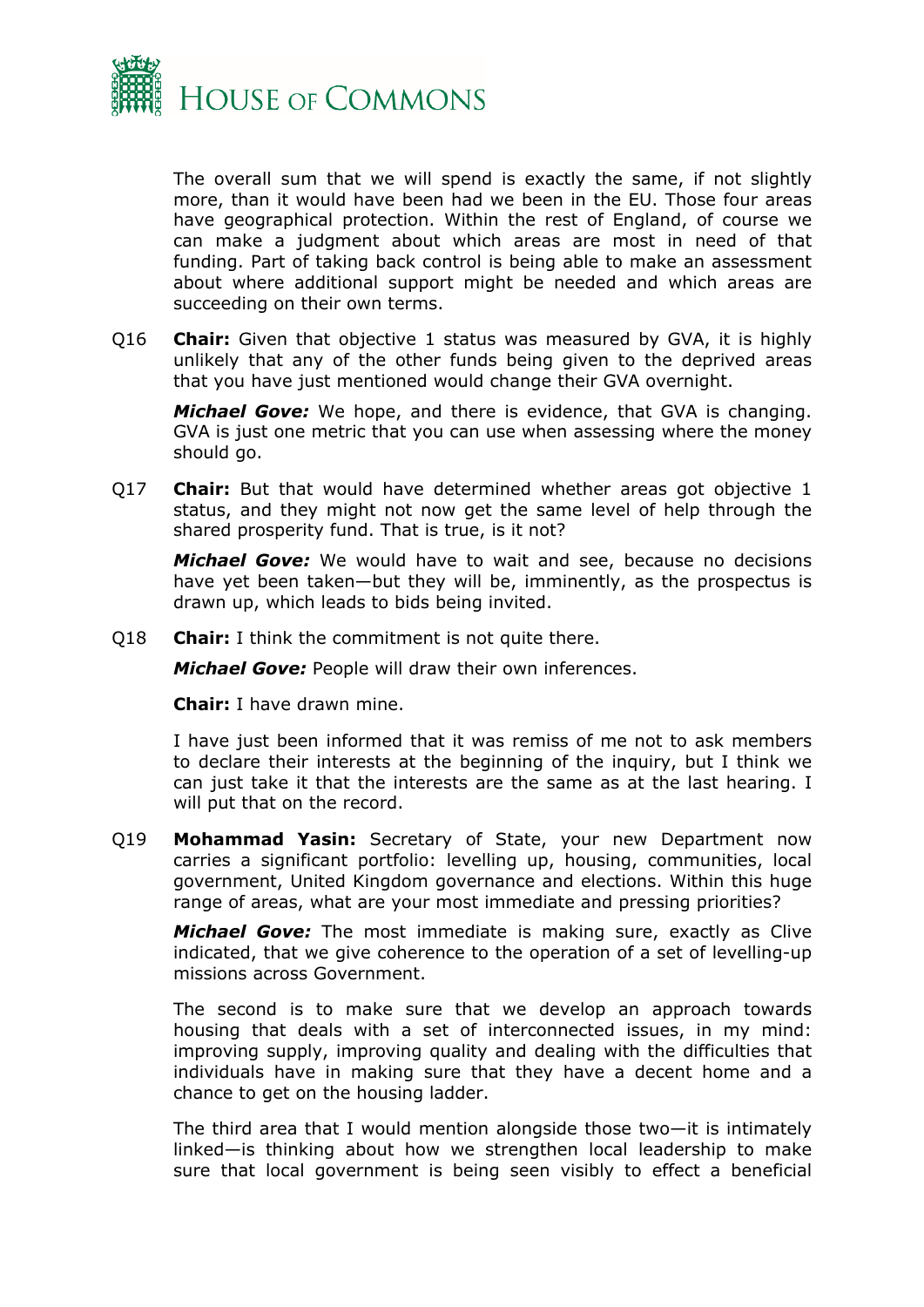

transformation in people's lives, both economically and in the quality of the places where they live.

Q20 **Mohammad Yasin:** One of the concerns that has been raised is about capacity and resources. Does your Department have the capacity and resources to implement policies effectively in all the areas you now carry responsibility for?

*Michael Gove:* Yes. There are two things that I would say. First, there are some outstanding people in the Department, some of whom I knew before I joined and others whom it has been a pleasure to get to know. It is also the case that we have had additional resource allocated.

For example, in Andy Haldane we have the temporary deployment of someone from outside Government who has amazing intellectual abilities and convening powers to help us on levelling up. At the same time, the team that was in the Cabinet Office that dealt with the constitution and with intergovernmental relations has moved over—lifted and shifted—into the Department. We have had new people coming in from completely outside Government and people moving from different parts of Government into the Department. That has strengthened what was already a strong team.

Q21 **Mohammad Yasin:** Given that MHCLG was focused largely on England, how are you ensuring that your Department has the necessary expertise to handle issues relating to Union and UK governance?

*Michael Gove:* Again, I mentioned Andy Haldane as a permanent secretary who has joined the Department, although of course he is also working with the Cabinet Office. Similarly, Sue Gray—who was recruited when I was at the Cabinet Office to help lead work on making sure the UK Government had an even stronger set of relationships with the devolved Administrations and were thinking holistically about the Union has come over and taken her team over.

There is a very strong group of officials who are working on precisely that area. I cannot take any credit, but Sue and her team definitely should, as should Ministers with whom I have worked in the past, such as Chloe Smith, for making sure that the relationship we have with the devolved Administrations has moved on to an even better footing, and that the rhythm and nature of the way in which we meet and the issues that we tackle are even more cordial and coherent.

That is not to say that there is not still more work to do, but we recently wrote out to all the devolved Administrations saying that we believe that this is the basis on which intergovernmental relations can be effectively run in the future. The response so far from the Welsh and Scottish Governments has been that while not every point they wanted to make has been reflected, this is nevertheless an improvement from where we were before.

Q22 **Mohammad Yasin:** Given that the UK Government intend to directly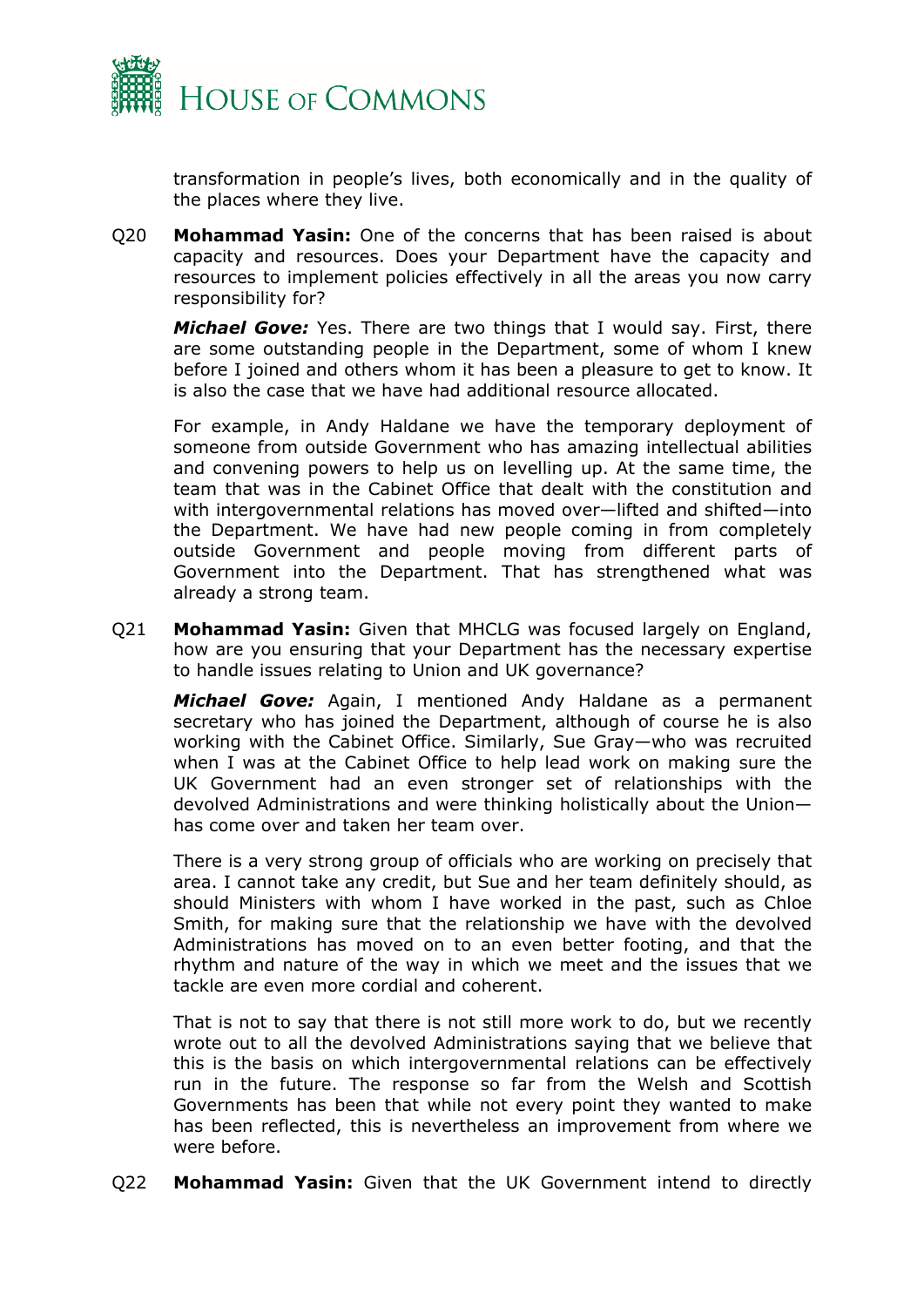

administer funding in devolved areas, how important are the devolved Administrations and the devolution settlements in your levelling-up agenda?

*Michael Gove:* Very. The Department is determined to make sure that it has a relationship with the devolved Administrations that is constructive and pragmatic, that we learn from them, and that at the same time we have a relationship with local government in every part of the United Kingdom. One thing that was welcome from my point of view is that on my arrival in office, the representative bodies for local government in Scotland, Wales and Northern Ireland all asked for meetings. I am keen that we develop stronger relationships with them, not to usurp the role of the devolved Administrations but just to make sure that we can learn from one another.

Q23 **Mohammad Yasin:** You have previously stated that the Cabinet Office was a natural fit for intergovernmental and constitutional affairs. Why have you retained responsibilities for these areas as the Secretary of State for Levelling Up, Housing and Communities?

*Michael Gove:* When I was at the Cabinet Office, it had a responsibility for the constitution. As I recall—my recall may be imperfect—my argument was that the Government Department that was responsible for the constitution should logically also be responsible for Union relationships and intergovernmental relationships. Now that responsibility for the Union and elections has moved to this Department, it is logical that intergovernmental relations should be carried on alongside that as well. It is not prising intergovernmental relations out of the constitution; it is taking it as a coherent set of policy considerations.

**Chair:** We will move on now, back to the basics of the Department—local government and local government finance.

Q24 **Rachel Hopkins:** The Institute for Fiscal Studies has warned that despite announcements in the spending review, we could still see some local authorities having to cut services over the next few years. Do you agree with that analysis? How will you work to ensure the long-term sustainability of local authority finances?

*Michael Gove:* You cannot rule it out, but we have the single most generous settlement that local government has received for 13 or 14 years. That is wise and right, and it reflects the Chancellor and the Chief Secretary's priorities. Every part of the public sector and the public realm has to look for efficiencies overall, but in the conversations that I have had so far with local government there has been a measure of reassurance that we have a spending review settlement that covers three years and that sees the core spending power of local authorities increase.

On that basis, we can begin to plan more rationally for the effective maintenance and continued provision of services in the future. As we both know, there may be individual local authorities that, for whatever reason, find themselves in difficult circumstances. I suspect we might go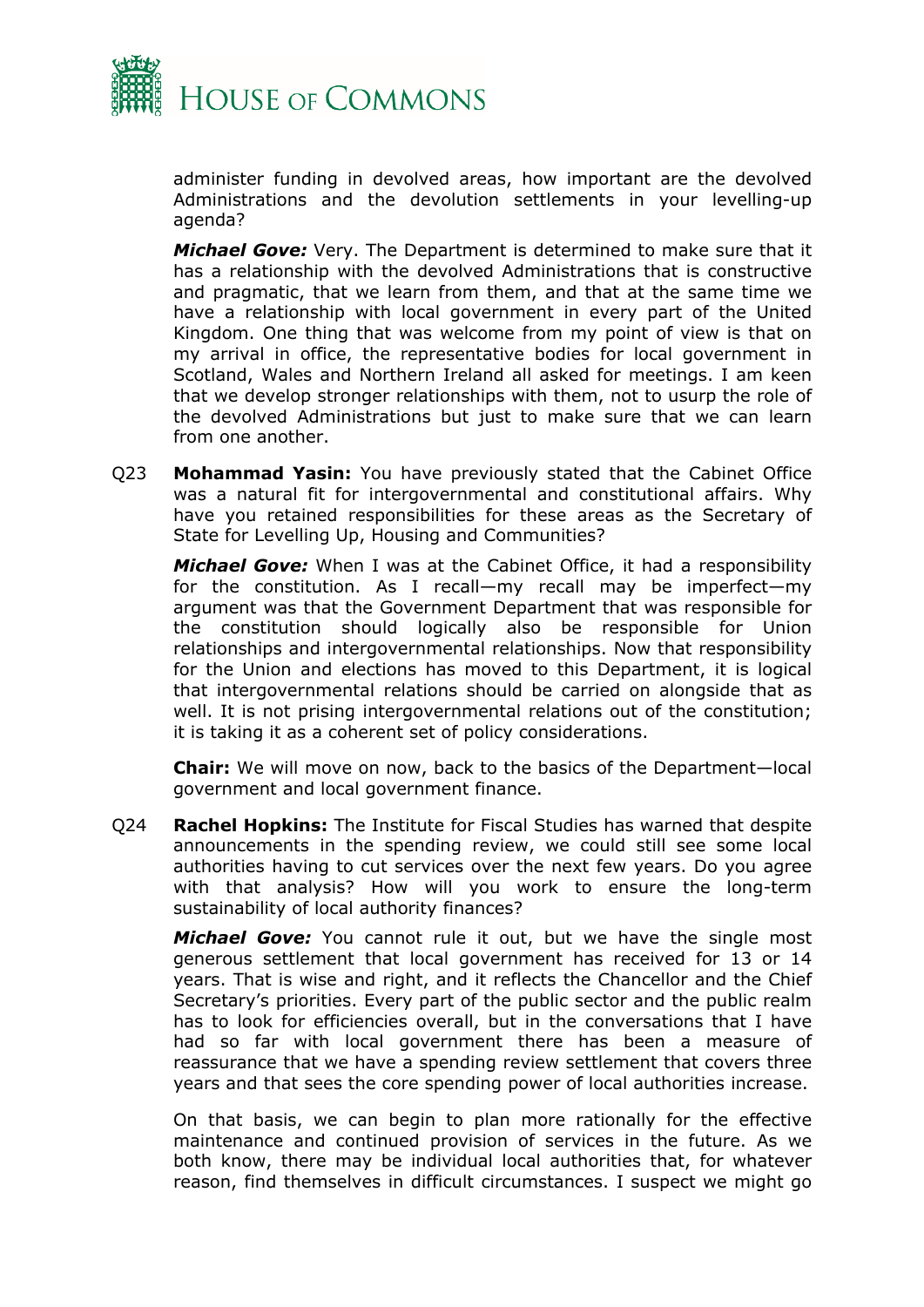

on to discuss how we deal with local authorities that do find themselves in those circumstances. Overall, the approach the Treasury has taken is one that embeds the idea of sustainability in local government finance at its heart.

Q25 **Rachel Hopkins:** Earlier and in your response to the Committee's report on local authority finances, you referred to a need to take stock of the impact of covid on local authority finances before moving forward with any reforms. When will you be implementing the fair funding review and when will 75% business rate retention be introduced?

*Michael Gove:* On 75% business rate retention, for all the reasons that people in the local government sector will know well, it is important that we ca' canny—that we proceed with caution.

For reasons that this Committee will know well, within local government finance—please forgive me if I am merely stating what everyone in this room knows, and knows better than I do—you have a situation where those local authorities that have the most resilient council tax base and the highest proportion of business rates are in, relatively speaking, a stronger position. Relatively speaking, they are more in the south-east. It goes against the broader principle of levelling up to move precipitately to a system whereby 75% of business rates is retained, because that works against the process of redistributing money to those who need it most, particularly in the wake of covid, which has reinforced some inequalities.

We are not moving precipitately in that direction. At the moment, we are looking to see what headroom we have for a redistribution of funding to better reflect the additional needs and responsibilities that local government has in those areas where it does not, for whatever reason, have the same resilient council tax base or the same level of business rates on which to draw. It is not as crude as seeking to help local authorities in the north more than we are helping other local authorities, but if it had to be boiled down to a single sentence, that is very much something that is in my mind.

I am not for a moment taking away from the strains and pressures faced by local authority leaders like my own county council leader, for example, but I am conscious of the fact that, if you have a less resilient council tax base and you have been through covid, we may need to look at how we can do more to help your local authority in the next three years.

Q26 **Rachel Hopkins:** I am always pleased to hear about redistribution taking account of need. I come from a town that has a very small council tax base. Whether or not it is resilient, it is small because of the housing stock. That has been an impact over recent times, particularly with regard to section 114 notices. How many more councils is the Department expecting will need to issue section 114 notices in the next 12 months or so? What support is your Department providing to help some of those struggling authorities put their finances on more sustainable footing?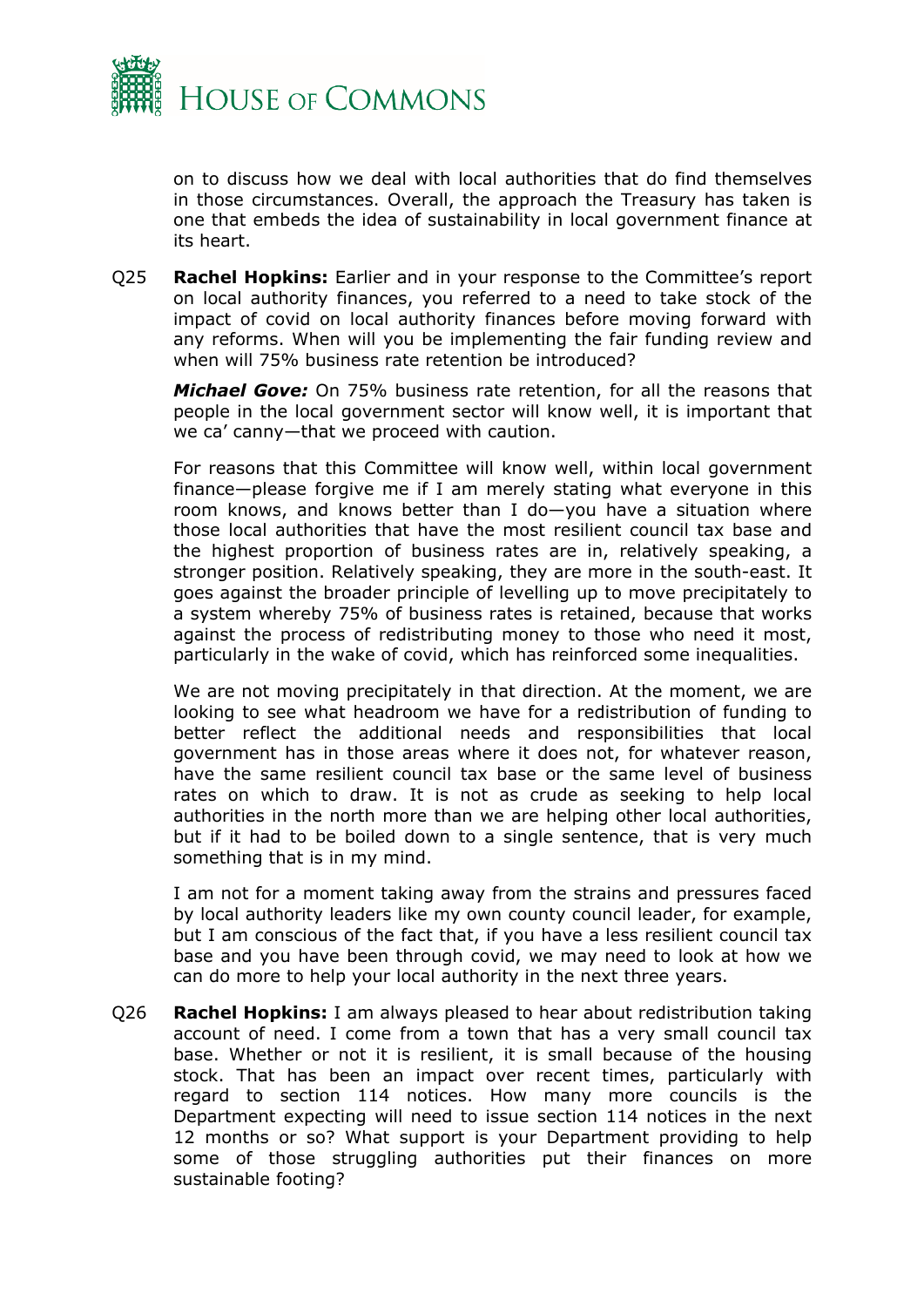

*Michael Gove:* I cannot speculate on how many more, but we have been very energetic—it predates my arrival—in seeking to help those local authorities that have run into real financial difficulties. Of course, there will be different reasons in different parts of the country—sometimes it will relate to the quality of leadership in the local authority, sometimes it will relate to a perfect storm of factors that have hit an already less resilient local authority—but we absolutely stand ready to make sure that we intervene and support local authorities that find themselves, for whatever reason, in the most severe financial difficulties.

Q27 **Rachel Hopkins:** As a Committee, we have previously highlighted ongoing issues with regard to short-term ringfenced funding allocated on the basis of a competitive bid process. Do you agree that this sort of process presents a problem for local authorities? If so, what do you plan to do about it?

*Michael Gove:* Yes, I do. You can have too much of a good thing. As Clive has pointed out, there are something like 117 different pots for which local authorities are encouraged to bid. Provided that it is not overdone, the principle of bidding and of contestable pots is a good thing. The experience of Michael Heseltine in introducing the city challenge funds was beneficial, first because communities often exceeded expectations in their capacity to put together very good bids, and secondly because those that initially did not succeed learned from others, so you had a sort of virtuous competition, as it were.

When you have so many pots and potentially overlapping criteria, it is entirely understandable that people in local government should say, "We spend more of our time bidding than concentrating on improvement in our communities." There needs to be some simplification and rationalisation of the process overall. That is one of the things that I have asked the Department and my colleague Neil O'Brien to lead on.

While I know much of that funding will have been welcome, we need to do two things: simplify overall and, where there is very strong local leadership, ensure that we do not have over-specification of what the money should be spent on. If you have a good and strong local leader this is very much the direction in which I wish to go—you want to be able to trust them to use their resources wisely without trying to second-guess every single decision.

Q28 **Rachel Hopkins:** I am pleased to hear about that trust in local government, but what you have just said about maintaining competitive bidding seems to go against the stuff you said earlier about recognising that some stuff needs to be redistributed on the basis of need. How do you square that circle?

*Michael Gove:* When the city challenge was introduced by Michael Heseltine, he made it clear that the money was being bid for from communities that were already in greater need. The money he provided, whether it was for regeneration in Knowsley or elsewhere, was designed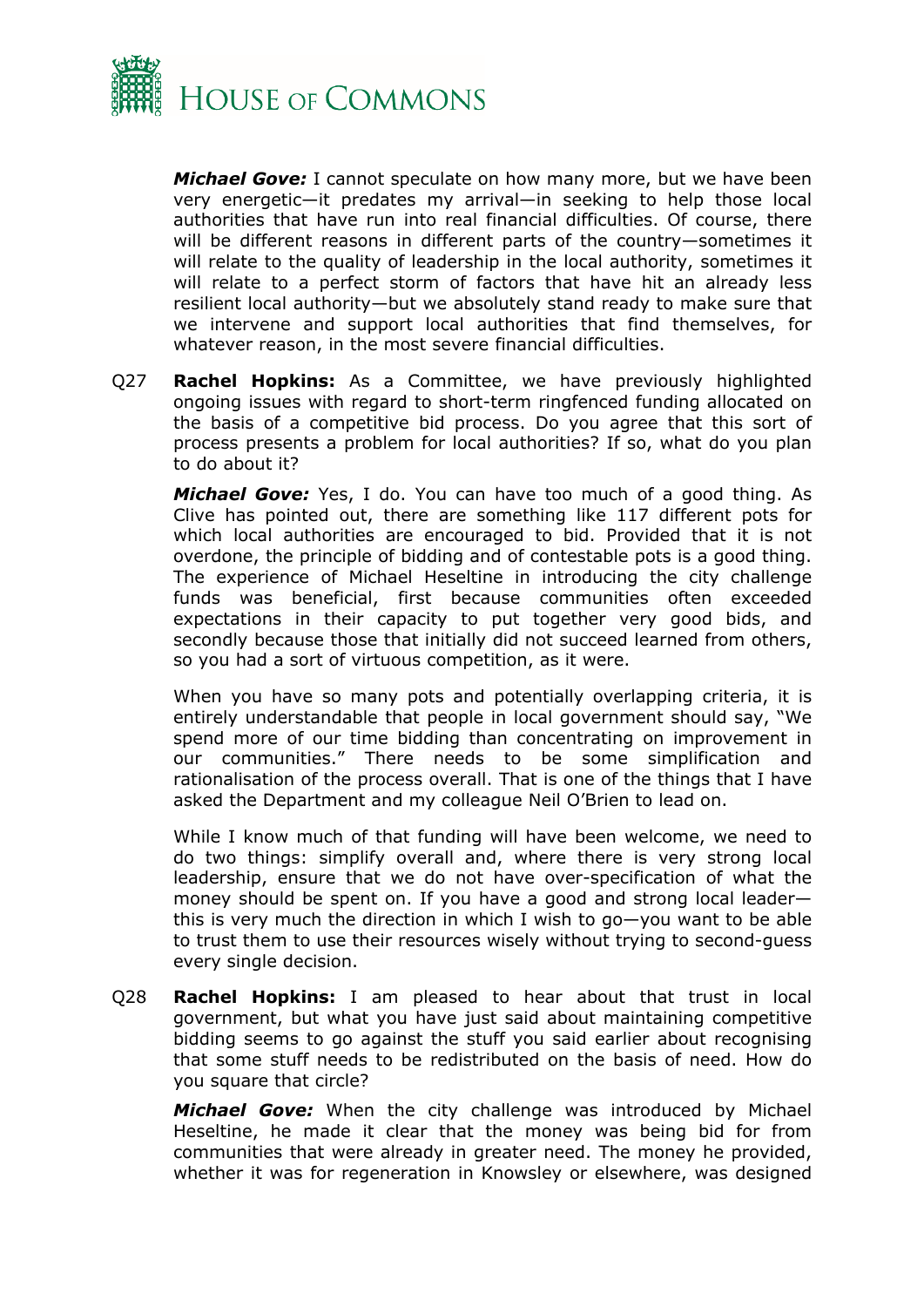

explicitly to help those areas that were experiencing tougher challenges. It was not the case that, for the sake of argument, Surrey or Berkshire could outbid Knowsley. The communities that definitely needed additional investment were putting together strong bids and then learning from one another afterwards about what had worked and what had not. Maintaining an element of competition in some funds has been and can be a good thing, but overall the landscape is far too complicated at the moment.

Q29 **Rachel Hopkins:** There will be winners and losers under that system. Even if they are identified as places of need, some will still lose.

*Michael Gove:* I absolutely take the seriousness of the point, but you can always argue that in any process of resource allocation there will be winners and losers. One of the things about an element of competitiveness in bidding for a pot is encouraging a greater degree of creativity in the ideas that people will put forward. As I say, the evidence has been that that has worked in the past and that creativity has led to those local authorities that did not initially succeed learning from the process and then coming forward with improved bids in the future.

Q30 **Andrew Lewer:** In addition to the problem identified of having lots and lots of pots for lots and lots of bids, and lots of lots of officers spending lots and lots of time working it all out, the other concern has been about devolution. It is not just about the money, but about the powers. The levelling-up paper was originally going to be a devolution paper, but the word "devolution" has disappeared. Does that mean that the Department's enthusiasm and plans to progress with devolution have disappeared as well?

*Michael Gove:* Absolutely not, no. Building on Rachel's point—I hope this was implicit in what I said, but let me say a wee bit more—for precisely the reasons that you mention, Andrew, we want to ensure that there are fewer strings attached where there is strong local leadership. As you quite rightly point out, not only do we free up leadership time because they are no longer navigating the extensive bidding process, but we believe we can demonstrate the virtues of strong local leaders setting their own priorities and then being judged on that.

Without wanting to pre-empt the White Paper in detail, we will be looking at mayoral combined authorities. Should their geography change, i.e. grow? Should there be new ones? Should we give additional powers to some of those mayoral combined authorities? We will also be looking at the relationship with individual local authority areas and whether individual local authority areas, whether that is Leicestershire, Northamptonshire, Nottinghamshire, Cornwall or whatever, can assume a greater degree of responsibility for the functions that are currently exercised at a national level.

Q31 **Rachel Hopkins:** High-quality public audit is essential for accountability and trust in public finances, but your Department rejected the Redmond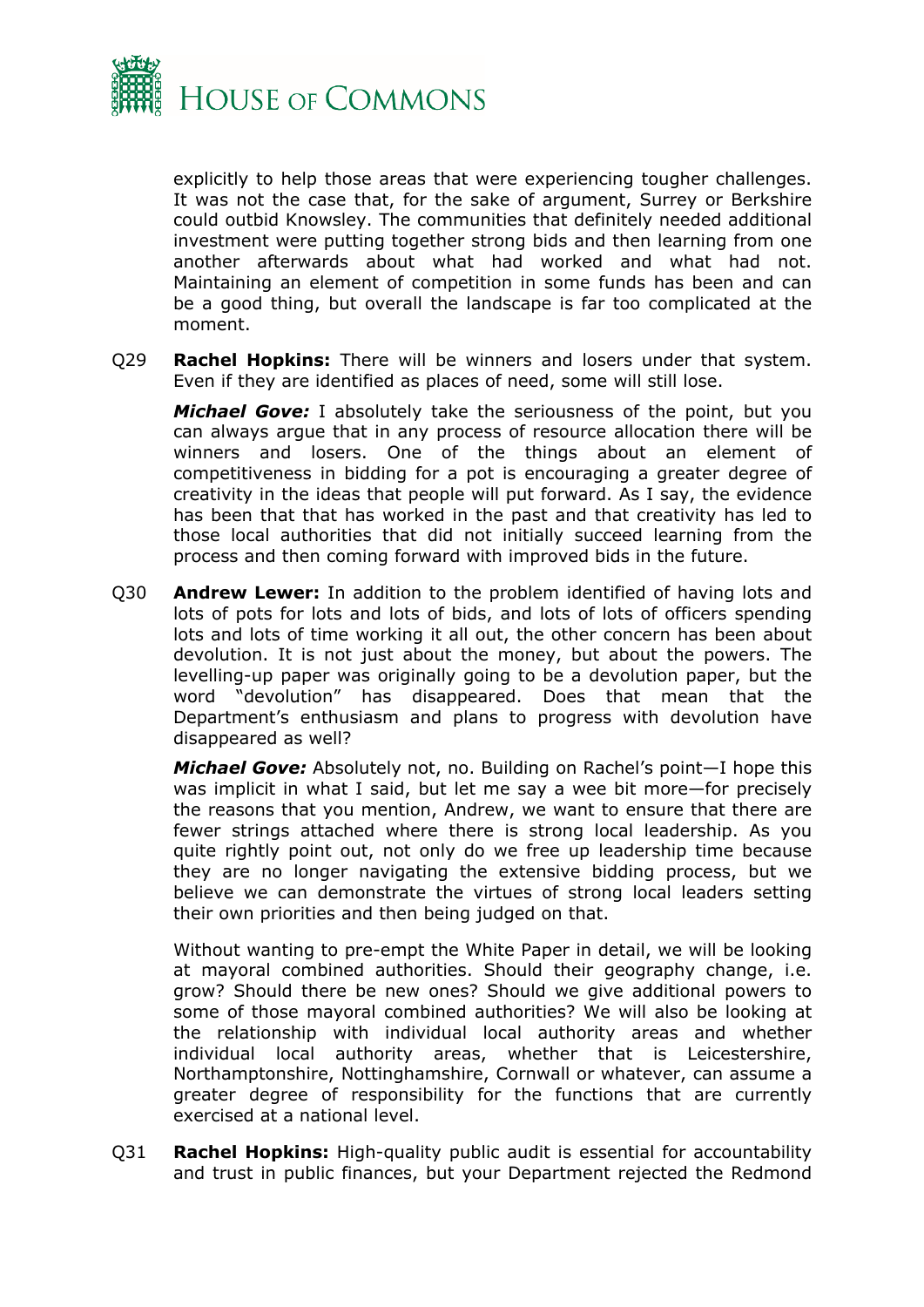

review's recommendation for an independent regulator. How will you ensure that the reforms you are introducing fix what has been referred to as the fragile market here?

*Michael Gove:* I think that not all the Redmond review recommendations were rejected. One of the concerns about the model of regulation was that it would remove from local authorities the ability to decide who would be an appropriate partner to provide audit functions. We are putting in place a new body to replace the Financial Reporting Council, which will provide a greater degree of assurance about the quality of audit.

It is an area where I am completely open-minded. There are two other things that I would say. We need not only to develop in terms of traditional financial audit functions, but to develop a better understanding of what is working well and less well in local government by making sure we have a clearer sense of data. Going back to the original point about metrics for levelling up, we need to be able to make even more powerful and meaningful comparisons across local government.

I am not thinking of restoring the Audit Commission, but I am acknowledging that it once discharged functions that, in a world where we were all better able to gather data and make comparisons, would be in that position. The idea is for an information-sharing function allowing voters and others to make judgments rather than a compliance function, which is what we felt the Audit Commission had become overly towards the end of its life.

Q32 **Rachel Hopkins:** Just to press you on the independent regulator: you do not support an independent regulator. You referred to another body.

*Michael Gove:* Yes.

**Rachel Hopkins:** Will more details be forthcoming?

*Michael Gove:* Yes.

Q33 **Chair:** You referred to business rates retention and the need to have resources that you can then use to reflect the particular need of authorities in the system. The Committee has said in the past that it was concerned that the business rates retention scheme was trying to do two almost contradictory things. One was to reward authorities which were successful in getting development going, and the other was to be used as the residual element to help authorities in particular need—the equalisation function. Are you effectively accepting now that there is always going to be a need for a residual grant from Government that does that equalisation function, separate from the business rate system?

*Michael Gove:* For the foreseeable future, yes.

**Chair:** That is a helpful comment to understand what is happening.

Q34 **Andrew Lewer:** For existing pressures on adult social care, the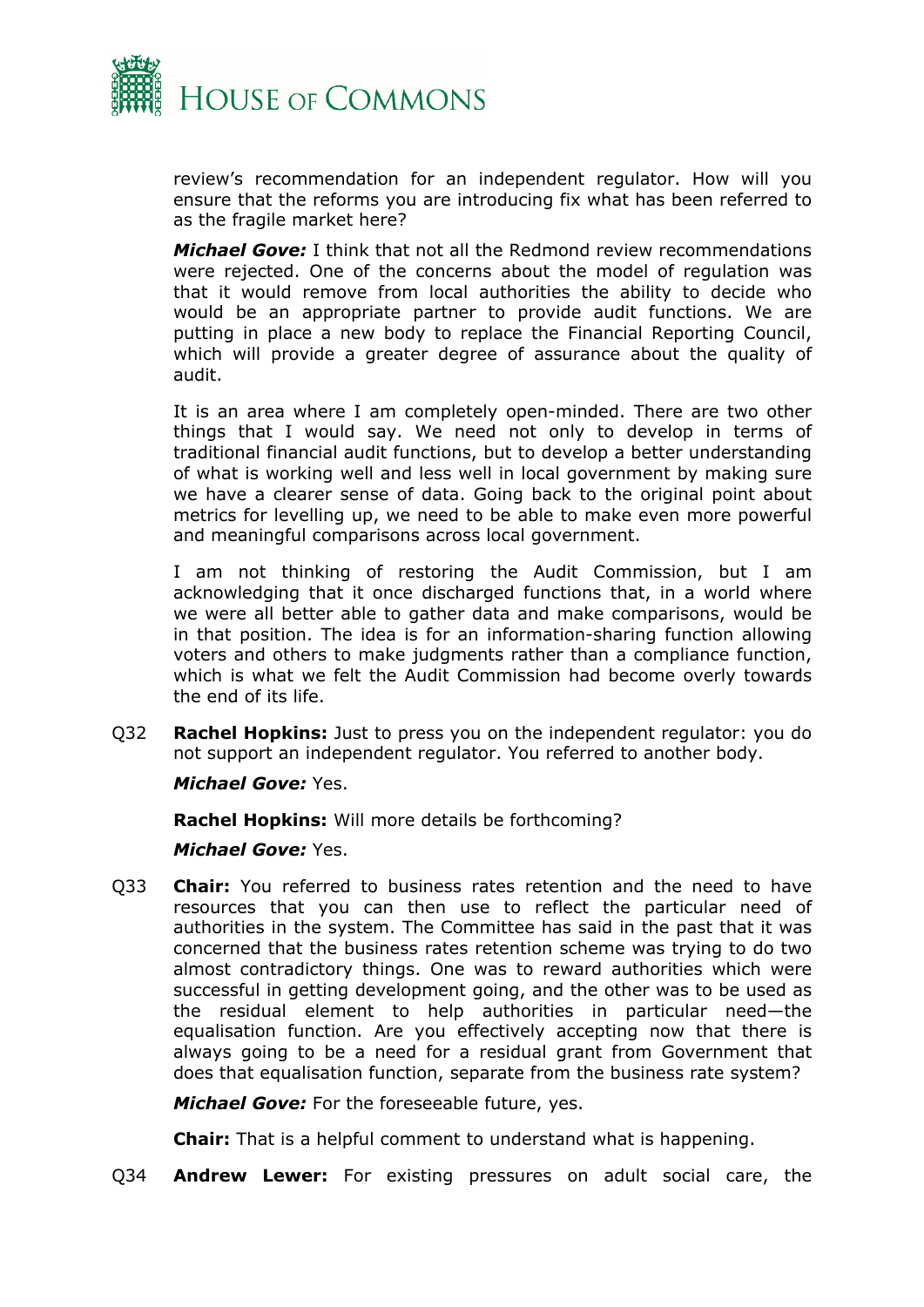

Government's "Build Back Better" health and social care plan said that local authorities would "have access to sustainable funding for core budgets at the Spending Review." However, in response to the spending review, we have heard from the Nuffield Trust, which says that "social care is once again treated as the poor relation" of the health service, and that the promised rise in local authority spending power is "not enough to address the disastrous situation in social care." What is your response to that?

*Michael Gove:* The amount that will be raised by the new levy that the Chancellor announced in advance of the Budget is a significant sum. I recognise that many voices in local government have expressed concern that the larger portion of the fund initially goes to the NHS, but for reasons that we are all familiar with, dealing with the backlog in the NHS that was generated by covid has to be the first priority—the acute priority.

But money has specifically been allocated to local government to deal with change and reform to social care. That amount will increase over time as a proportion of the amount raised through the levy. Sajid and DHSC will also be bringing forward more proposals for better integration between the NHS and social care.

Some within local government have articulated a sense that the NHS has grabbed the lion's share and that there will be very little jam tomorrow, or indeed the day after that, for local government. Some of that is going to be addressed by the way in which Sajid will be bringing forward his proposals.

Q35 **Andrew Lewer:** The Nuffield Trust has said, "Taking money away from the NHS is a task that has not been done before." I cannot think of an example when acute care or NHS spending has ever reached a stage where somebody has said, "I tell you what—we now need to spend this money on something else. We'll start taking a proportion of it away". Given that that is unlikely to happen, how are you going to get a proportion into adult care?

*Michael Gove:* I absolutely understand the scepticism, but without wanting to anticipate or steal any of the Secretary of State's thunder, I think the plans for more effective co-ordination between health and social care should provide people with not just reassurance, but a sense of optimism about the ability of prioritisation between health and social care to be organised more rationally than in the past. I cannot say more at this stage.

Q36 **Andrew Lewer:** I understand that you do not want to spell out the paper altogether, but a critical issue and one of the most high-level concerns across the whole local government family will be that social care responsibilities will disappear from local government, and indeed from your Department altogether—not least in the light of all the other multifarious responsibilities that the Department has now taken on in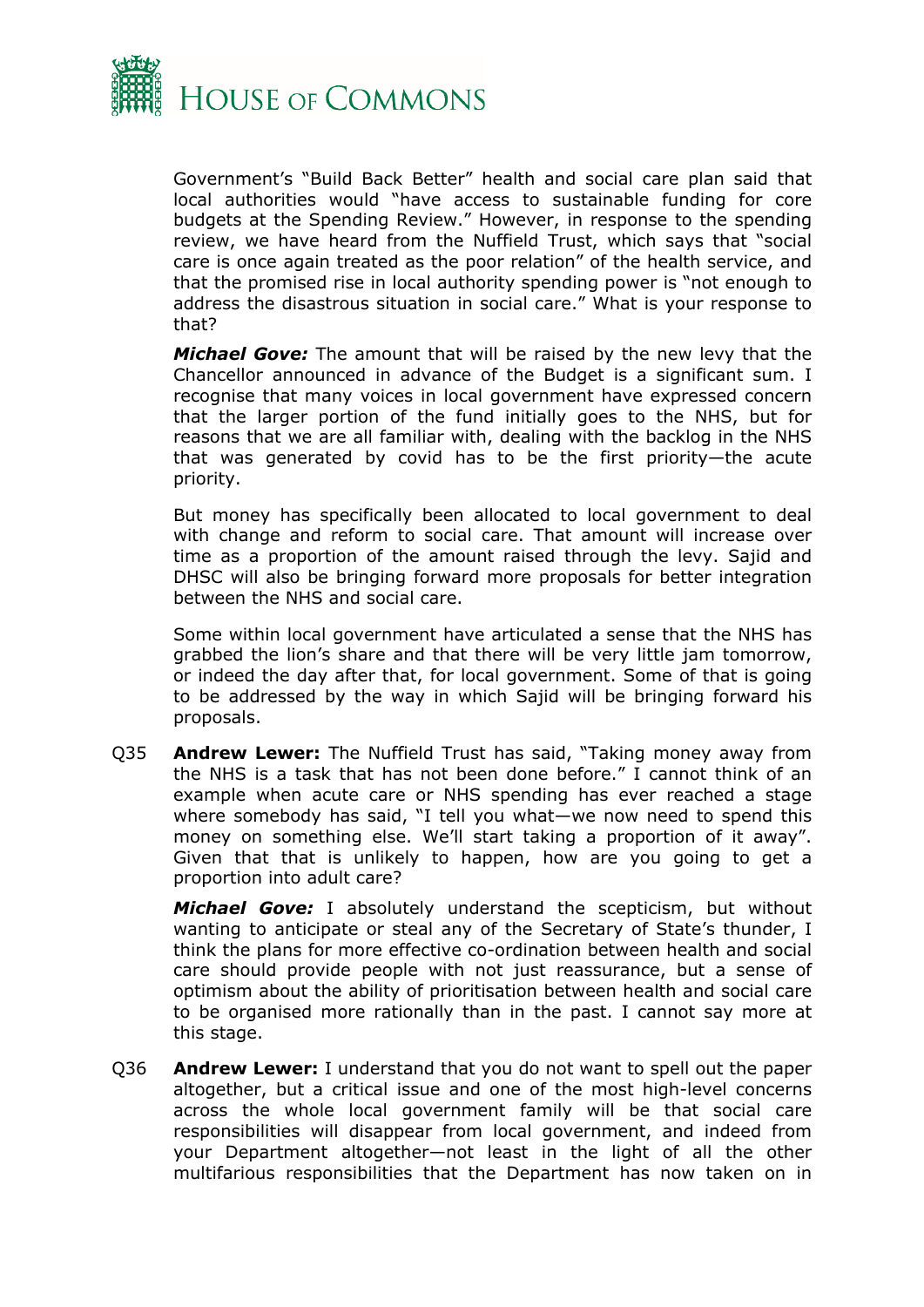

addition to its previous roles. Can we have some reassurance that local government will stay involved and empowered, and that your Department will be keeping an eye on and play a role in social care in the future, whatever the forthcoming legislation brings?

#### *Michael Gove:* Yes.

Q37 **Chair:** That is very helpful. A lot of worry has been created that social care will simply go into the NHS or a parallel national organisation that will be created. Can we have a reassurance that that is not the intention?

*Michael Gove:* It is not, no.

**Chair:** Let us move on to another really big issue that the Committee has spent a lot of time on in the last few years, for obvious reasons: building safety.

Q38 **Florence Eshalomi:** Welcome to your new role, Secretary of State. I hope that this is an area that you will give enough foresight to when you look at some of the issues on which, if we are honest, your predecessor stalled. You will know that there have been unacceptable delays in the surveying and remediation of buildings with fire safety defects. We are here now almost four and a half years after Grenfell. Does your Department now have the complete data on the number of buildings with non-ACM cladding and the number of buildings under 18 metres requiring that remediation?

*Michael Gove:* I think we have a very good picture, but not a perfect one. I would say two things in connection with that. First, I have had the opportunity to meet some of the survivors of the tragedy, some of those who were bereaved, relatives, next of kin and others in the community. This Committee needs no reminding that what happened was absolutely horrific. As the inquiry has shown, there are a number of related elements. They struck me at the time, and they have really struck me since I have come into the Department.

It is impossible to look at the question of cladding without asking a series of prior questions. Who were the developers who allowed this material to be used? Who were the people who sold it to them knowing that there was a potentially catastrophic risk involved? Why were individuals prepared to think that they were acting legally, when we now know that manifestly they were not?

You are absolutely right that there is an urgent need to deal with the persistence of ACM cladding on tall buildings, but there is an equally urgent need to ensure that justice is done. The Government have a responsibility to make buildings safe, but we also have a responsibility to relieve some of the obligations facing leaseholders at the moment, who are innocent parties in this and who in many circumstances are being asked to pay disproportionate sums, when there are individuals in business—some of them are still in business—who are guilty men and women.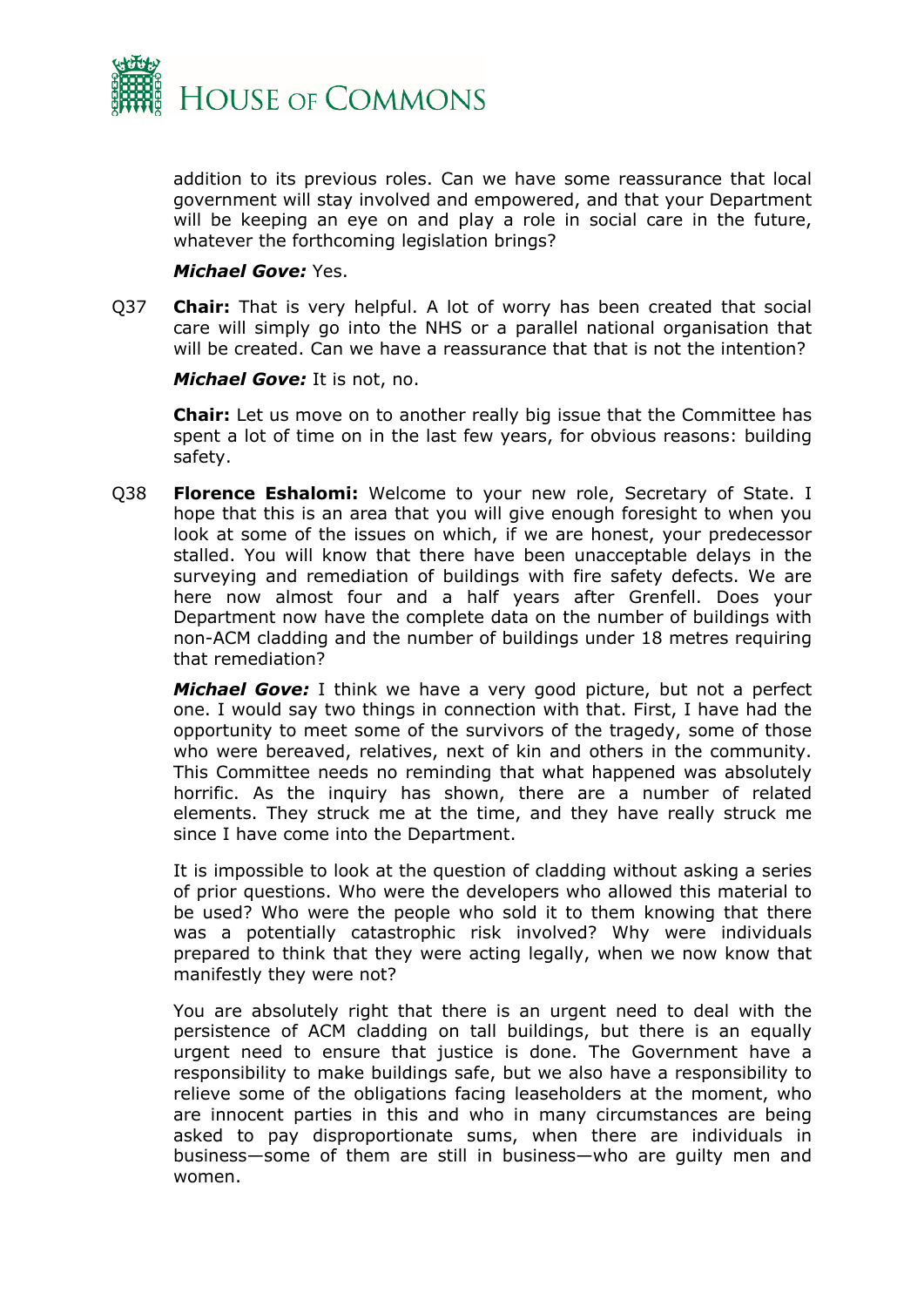

Q39 **Florence Eshalomi:** That is reassuring. I am sure that many leaseholders up and down the country from all our respective constituencies will be pleased to hear that reassurance from you, but it is important that we see some action.

Coming back to data, is that something that could that be provided to the Committee?

*Michael Gove:* Absolutely. My view is that there should not be any barrier to total transparency on data on buildings we have identified, work undertaken, who has had access to the BSF money and so on. Again, it is an incredibly complicated set of issues because, as we know, registered social landlords and housing associations will want to make sure that those who are living in their homes are safe, but if they shoulder the burden of this work, as has been well advertised, that means that the capacity to provide new housing is limited as well.

I am trying not to stall any of the progress that has been made, but to ask again about the levels of support we are giving and where the responsibility lies. Again, it seems to me that an insufficient level of responsibility is being shouldered by those who were most responsible for getting us into this terrible situation in the first place.

Q40 **Florence Eshalomi:** We are all agreed on that. One of the things we are looking at, on the nightmare that leaseholders are facing, is what is deemed a risk. On this Committee, we have called for a comprehensive building safety fund that moves away from risk in terms of height and products used. Those are very important, but we need something that deals with the fire safety defects. What would you say to those proposals?

*Michael Gove:* I would not dismiss them out of hand, but I am trying to look at the different levels of risk. As we know, by definition, if you have a tall building, and you have cladding that acts as a conduit for or a conductor of fire, which means you have a catastrophic risk as a result, that is a terrible thing and action needs to be taken. With small buildings that have other fire risks, those fire risks are not negligible, but the question has to be asked—I am trying to assess this—"What is the best way of mitigating them?" The whole principle of limiting fire risk is to ensure that theoretically if a fire broke out in one part of a building or a dwelling, it could be contained.

Manifestly, far from playing a part in containing, cladding exaggerates and increases the risk for everyone else. Part of the question in my mind when we are looking at containment elsewhere is what steps or interventions we need to take to reduce the risk overall. I have asked for that information because I just want to be certain that we are using our money as wisely as possible, that people can have reassurance that the homes in which they live are safe and that those who want to move on, who are leaseholders, have the reassurance of knowing that they can participate again in the housing market.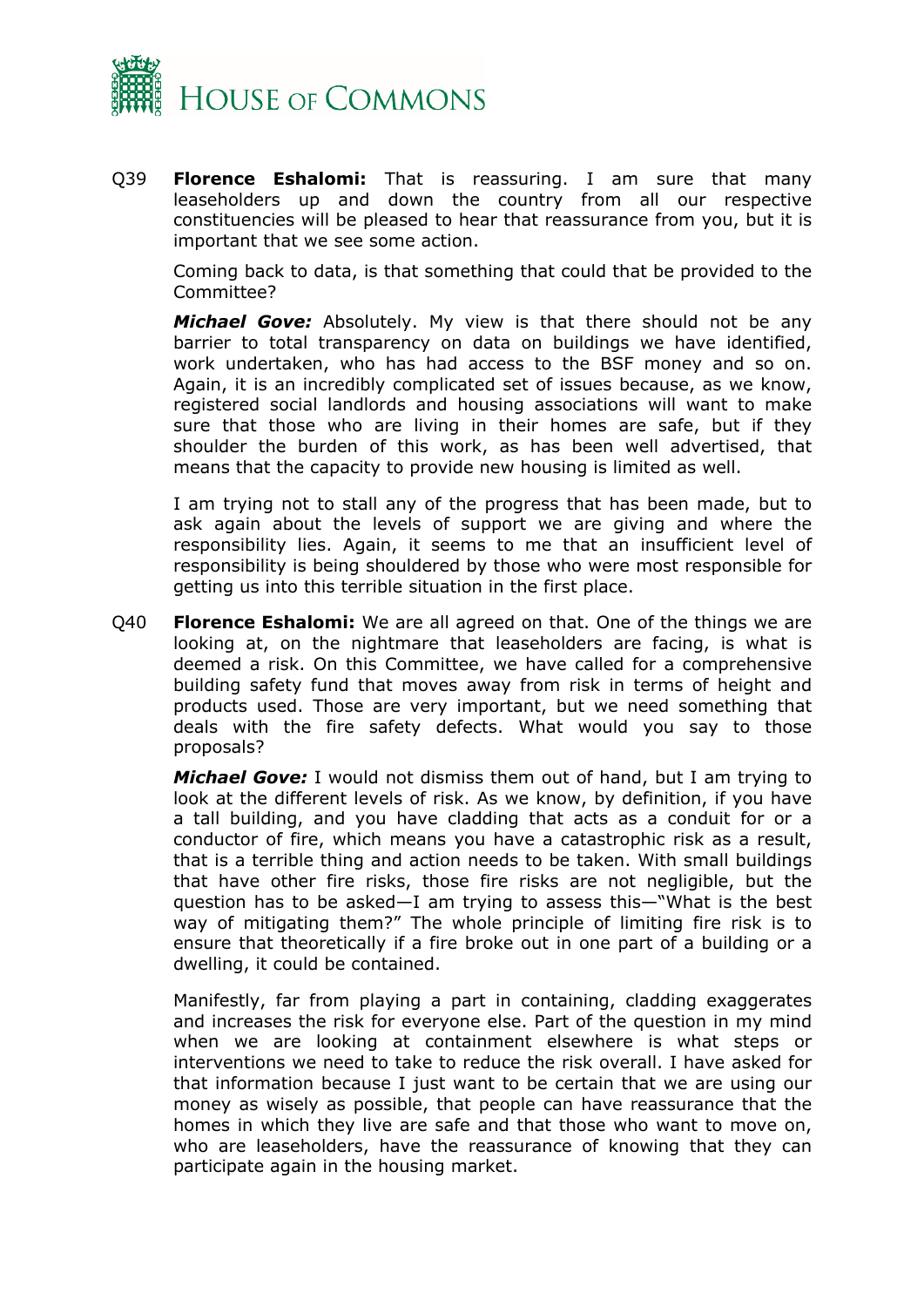

Q41 **Florence Eshalomi:** So many leaseholders cannot, even though your Department has made it clear that EWS1 forms should not be required for buildings under 18 metres. This was back in July, but up and down the country, we are seeing lenders refusing to lend, people being unable to re-mortgage and people being trapped, including people who need treatment for terminal diseases such as cancer. They are all trapped and they are unable to move. There are people who want to start families.

No urgent action seems to be happening yet. What additional measures will you be putting in place to make sure that we see some movement on that, and that people are not trapped with no end in sight to this nightmare?

*Michael Gove:* I completely sympathise. It comes back to a fair assessment of risk, rapid action to deal with it and the right people paying or being held ultimately accountable. We, collectively—the Department, some in local government and others in the private sector failed people at Grenfell. There are people who were and still are in buildings where there is a significant risk and we are reducing it. There are also some buildings where the real level of risk is less than had been feared, but for the reasons you outline, the assessment that has been made of what is required in order to provide reassurance to lenders is such that leaseholders, to my mind, face an excessive burden.

Part of this process is being clear about what is high risk, about what is lower risk, about who should pay to deal with higher-risk buildings and about what we can do to minimise risk in the lower-risk buildings without creating a situation whereby people cannot move and cannot access mortgage finance. It is inevitably a delicate process and I am coming to it as much as possible with a fresh set of eyes. We must not hang around in dealing with it, but we also need to recognise that while lots of steps have been taken by people with the very best of intentions, we have got to a situation in which simultaneously we are not dealing fast enough with some of the big issues, we are not getting the right response from some in the private sector, and there are leaseholders in particular who are being unfairly penalised.

Q42 **Florence Eshalomi:** I appreciate the urgency with which you want to deal with this. To my understanding, lenders are still waiting for the Department's expert panel to withdraw that consolidated advice note.

#### *Michael Gove:* Yes.

Q43 **Florence Eshalomi:** Can we have a timetable or a clear indication of when that advice will be out to the market?

*Michael Gove:* I want to do that before Christmas, because we know that the Building Safety Bill will ideally be having its Report stage before then. As I say, there are a number of interrelated issues. Everyone concerned with this question is owed from me and from the Department an explanation or an account of how each of the interconnected parts of this terrible situation will be addressed.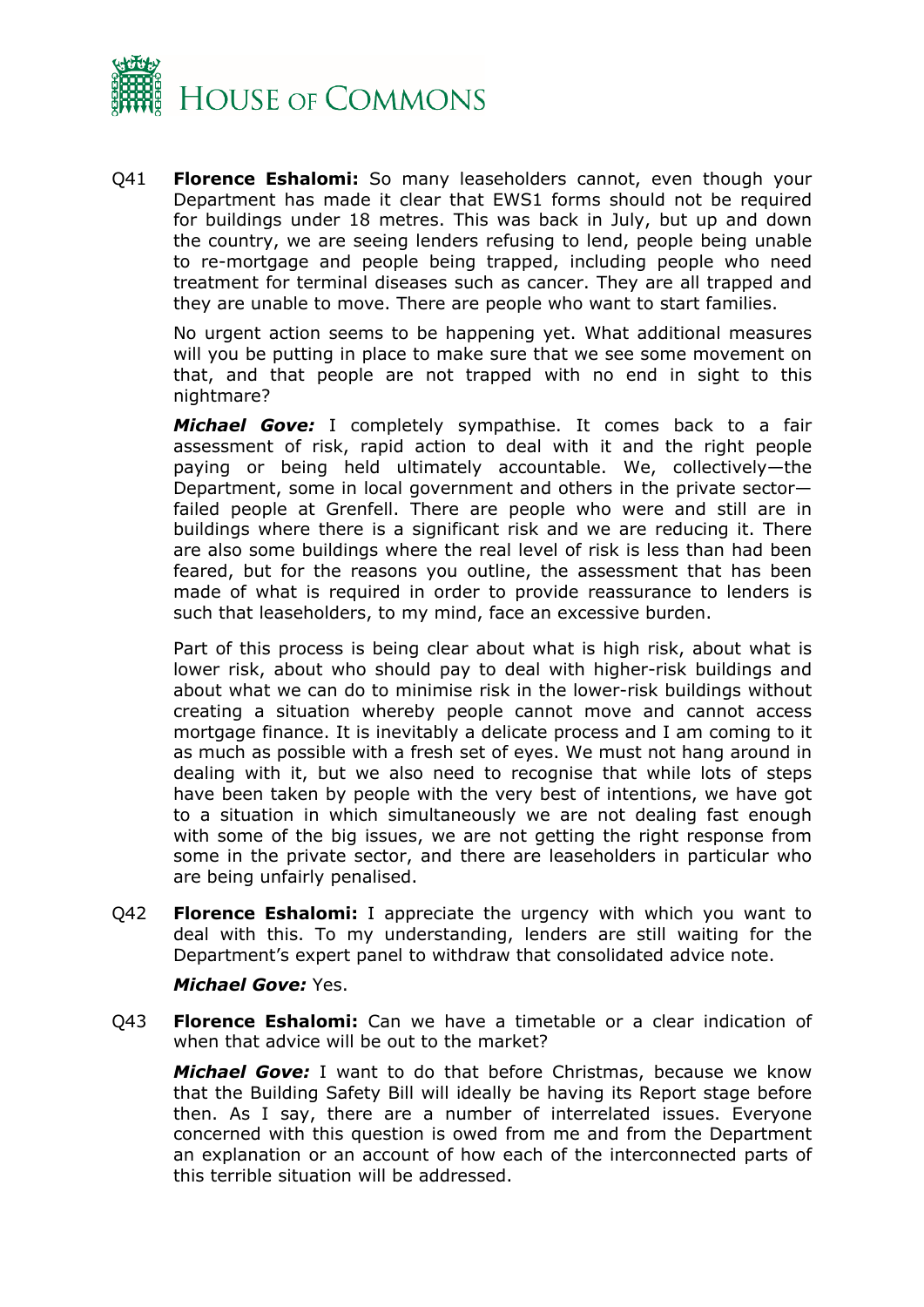

If we are saying, through new advice, that the risk is less than we feared in particular areas, people need to know whether we are dealing with those that are truly risky in an appropriately urgent way, whether we are really relieving of that burden individuals who do not have to spend the amounts we have been talking about, and so on. There is a connected set of issues. You are, of course, right that the quicker we can provide clarity on all of them, the better.

Q44 **Florence Eshalomi:** That would be the best Christmas present for a number of people who do not require that EWS1 form on their buildings, so they can move on.

One of the other big areas is waking watch. Your predecessor highlighted the exorbitant fees faced by residents. It is essentially a rip-off. Do you agree with that statement, Secretary of State?

*Michael Gove:* Yes, but it is not the only rip-off in the system. One of the dreadful things is not only that there were people who, before Grenfell, were cutting corners and putting people's lives at risk, but that there are now other people who in the wake of the tragedy are saying, "In order to be safe, you need to have this or that or do the other." That is also unfair on people in social housing or private housing who do not have enormous resources. Yes, he was right, but it goes beyond that.

Q45 **Florence Eshalomi:** Will anything be done on that? I represent an inner London constituency, Vauxhall. People are paying over £5,000 a month for waking watch schemes.

*Michael Gove:* Yes. As I say, lots of people made decisions in good faith to try to make sure that we learned the lessons, but there have been some individuals and organisations that, instead of making themselves part of the solution, have seen an opportunity to make money for themselves. We need to look at it all in the round to try to deal with that.

Q46 **Mary Robinson:** Secretary of State, lots of people made decisions in good faith to get their properties. I would like to look at remediation and cost. Your predecessor stated that the introduction of a 15-year period for claims under the Defective Premises Act would deal with the lion's share of outstanding issues in multi-occupancy blocks. Is that right?

*Michael Gove:* I have asked to review that on the basis that the types of issues that resulted in the situation at Grenfell happened as a result of cladding being applied and interventions being made in that period. As a snapshot overall judgment, I completely understand why that is the inherited position; I just want to satisfy myself that it is right. It is not that I instinctively disagree with it or think there is anything wrong. It is a decision that seems commonsensical and was taken in good faith by a very good Secretary of State. I just want to be absolutely certain that I have looked at the small print and can agree.

Q47 **Mary Robinson:** Will we see some data to back up this decision?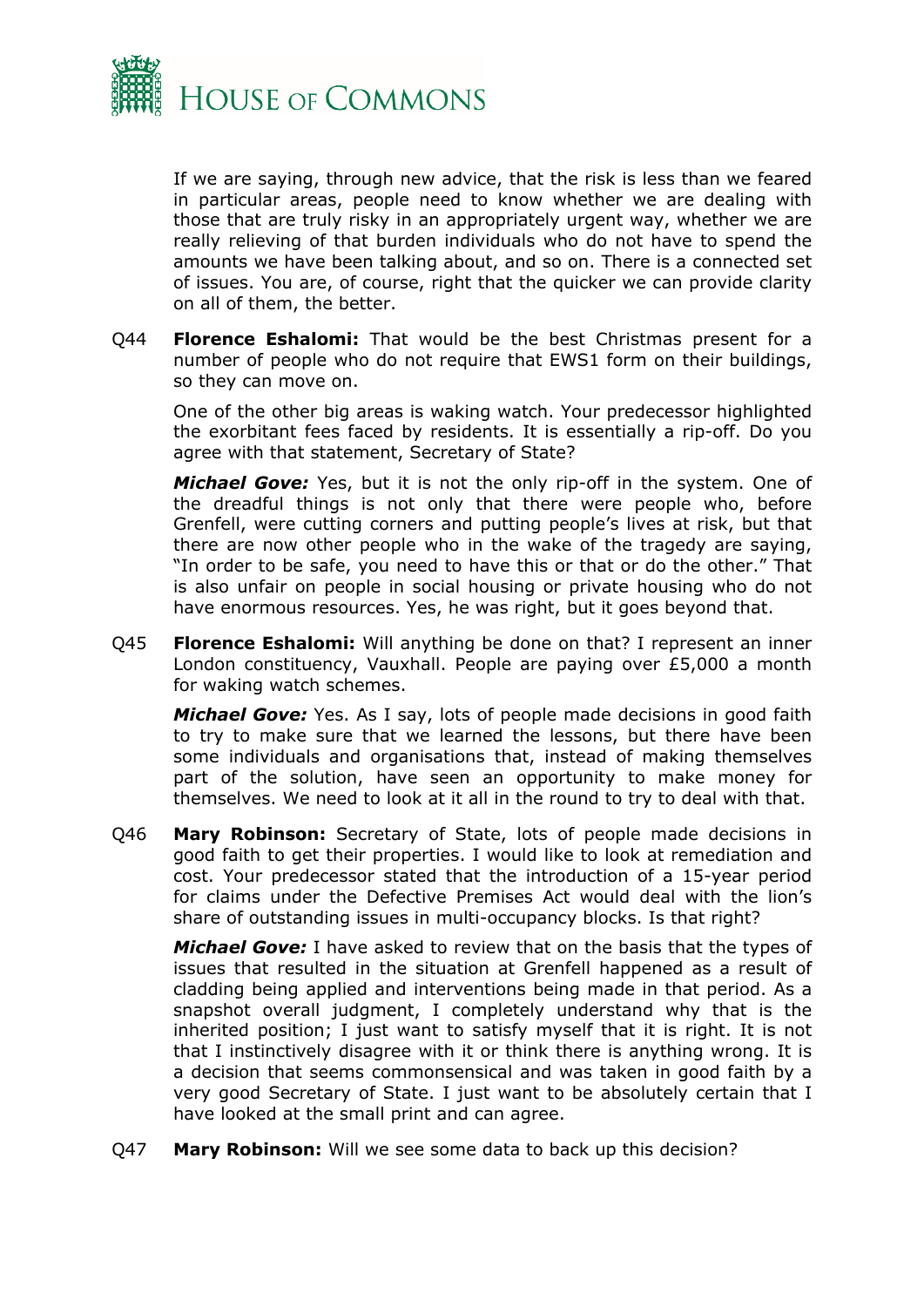

*Michael Gove:* Yes. Again, building on Florence's point, if you are talking about what is safe and what is not safe, and if you are talking about why you are not extending liability beyond a certain number of years, people want to see that data so that they can understand why the decision was taken and the basis on which it was taken.

Q48 **Mary Robinson:** Absolutely. You mentioned earlier that a lot of the people affected are not people with enormous resources. The Government are now only protecting leaseholders from unaffordable remediation costs. Why should leaseholders have to pay for a crisis that they did not create?

*Michael Gove:* That is one of the first things that I asked. I do not believe that they should. As a general rule, as a leaseholder, you accept that you have a responsibility at certain points to pay for repair. I felt two things before coming to the Department. Putting the building safety issue and Grenfell to one side, I felt that the balance between freeholders and leaseholders was wrong and that leaseholders were often unfairly stung not by every freeholder—through service charges and other charges.

Some people have said to me that it is a case of caveat emptor. I think that is rubbish. People bought these flats in good faith. Now they are suddenly being landed with charges that are in many cases grotesquely disproportionate and out of all proportion to their ability to pay. There are other players in the system who bear a greater share of responsibility. That is my starting point.

I have been told, as I imagine this Committee has been told, that you cannot just give freeholders the responsibility to pay for it; that the ultimate ownership of some of these properties is extremely hard to discern; and that the developers and others who may have been responsible in the first place for these decisions may have done this work through special purpose vehicles or corporate structures that are deliberately opaque. That might all be true, but it is wrong to say, "Well, that is all too hard. We are not going to do that. The easy people to sting are the leaseholders."

It may well be that I have to come back to this Committee or back to the House of Commons and say, "I have tried my very best and I have failed," but I just do not think that as a starting point, with people who have been landed with these bills through no fault of their own—exactly as you say, Mary—we should be asking them to pay on the scale that is being envisaged.

Q49 **Mary Robinson:** We are looking forward to hearing more about that, as I am sure people watching will be. The Committee's April report highlighted issues raised by leaseholders who were attempting to access the building safety fund, because measures are being put in place, specifically concerns about funds not being accessible until funding was in place for all non-cladding remediation works. The Minister said that this was not the case and the Committee recommended that the fund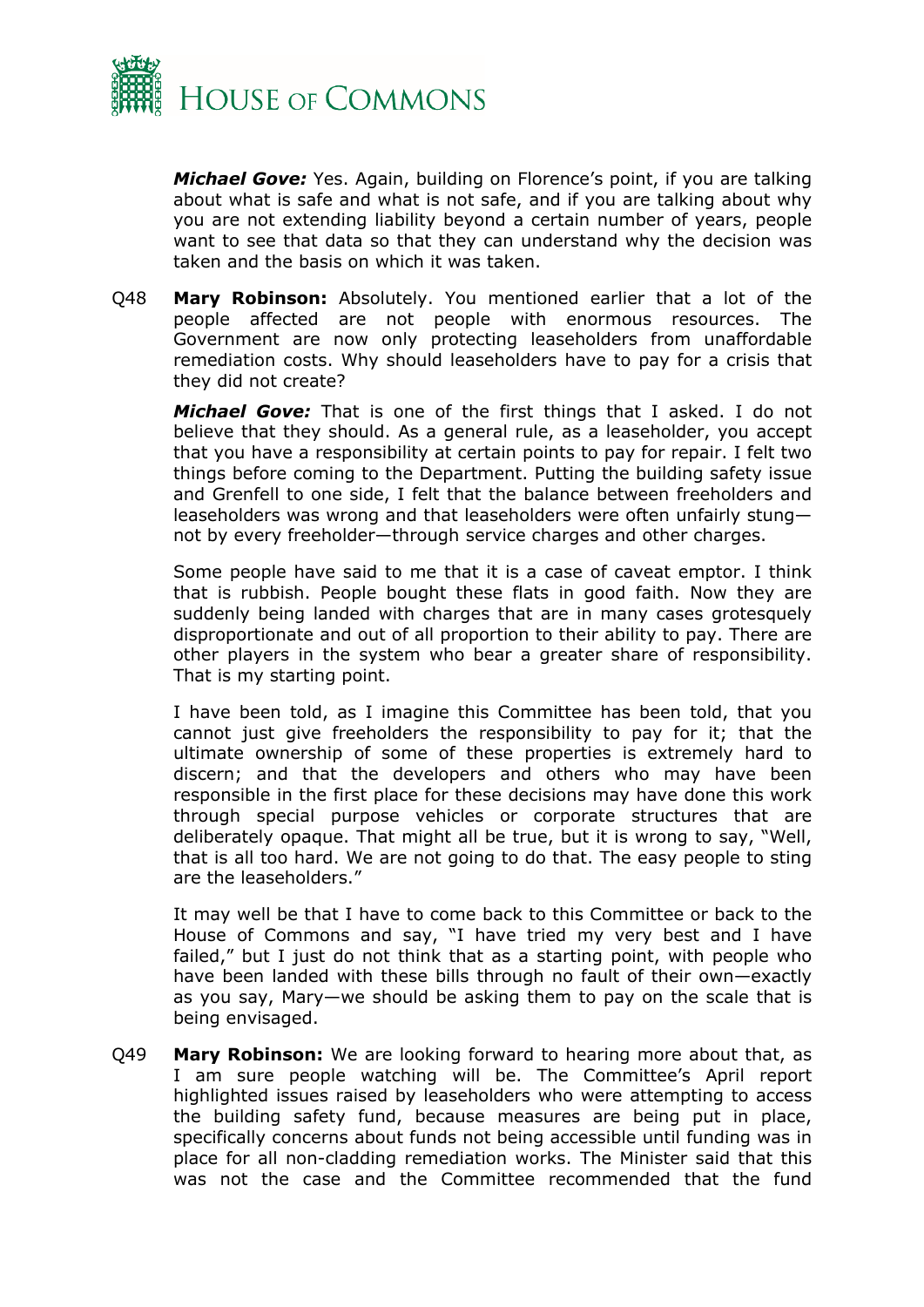

agreement be updated to make that clear. What are you doing to ensure that applicants are not prevented from accessing the fund because of funding issues for these other non-cladding-related remedial works?

*Michael Gove:* I have specifically asked the very good team who are dealing with building safety and the administration of the building safety fund to look at precisely this issue. As I mentioned to Florence and as this Committee knows, there is an interconnected set of issues. If you are going to fix how access to the building safety fund works, and at the same time you are saying that we want leaseholders to face significantly less of a burden and taxpayers collectively to face less of a burden, there are ways in which we can do that. I have talked to some of the leaseholder groups and so on about what we can do, but I want to try to come back with as coherent a package as possible, rather than say in a piecemeal way that I am dealing with this aspect or that aspect. As I say, it might be that any changes I come up with are inadequate and do not meet the need, but that is my starting point.

Q50 **Mary Robinson:** The issues around this have affected a lot of people in these premises. Particularly with regard to the 18 metres, in calling for proportionality, your predecessor claimed that, following expert advice, the Government now believe that the number of buildings requiring remediation under 18 metres is likely to be very small. Are you satisfied with this approach and that it represents the best way forward? Are you concerned that it may leave some buildings still unsafe?

*Michael Gove:* Again, building on the conversation with Florence, that is broadly right, but I want to be absolutely certain. People can say, "You are drawing a line arbitrarily because of height" and so on, but the key thing, as I understand it, is whether a building has a catastrophic risk because it has been built or changed—enhanced, as it would have been thought of in the past—in such a way as essentially to encase it in petrol, which is unacceptable and means we should get rid of it all, or whether it is a building where, yes, there is a risk, but it is one that you can better mitigate through other means, such as making sure that compartmentalisation is done appropriately, that the fire and rescue service knows how to deal with these events, and so on.

The overall point that Dame Judith made and that Robert articulated is that we just need to have that proper scientific and rigorous assessment of what is really ultra-risky and of other risks that are lesser but not negligible.

**Mary Robinson:** Thank you. I think a lot of people will be looking forward to hearing more about this.

Q51 **Bob Blackman:** Secretary of State, can I take you up on two issues? The first is one that your predecessors have not been able to answer, so I hope we can make some progress—namely that developers will say, "We built in line with building regulations, as they were. We tested our products according to the tests that the Department had used for fire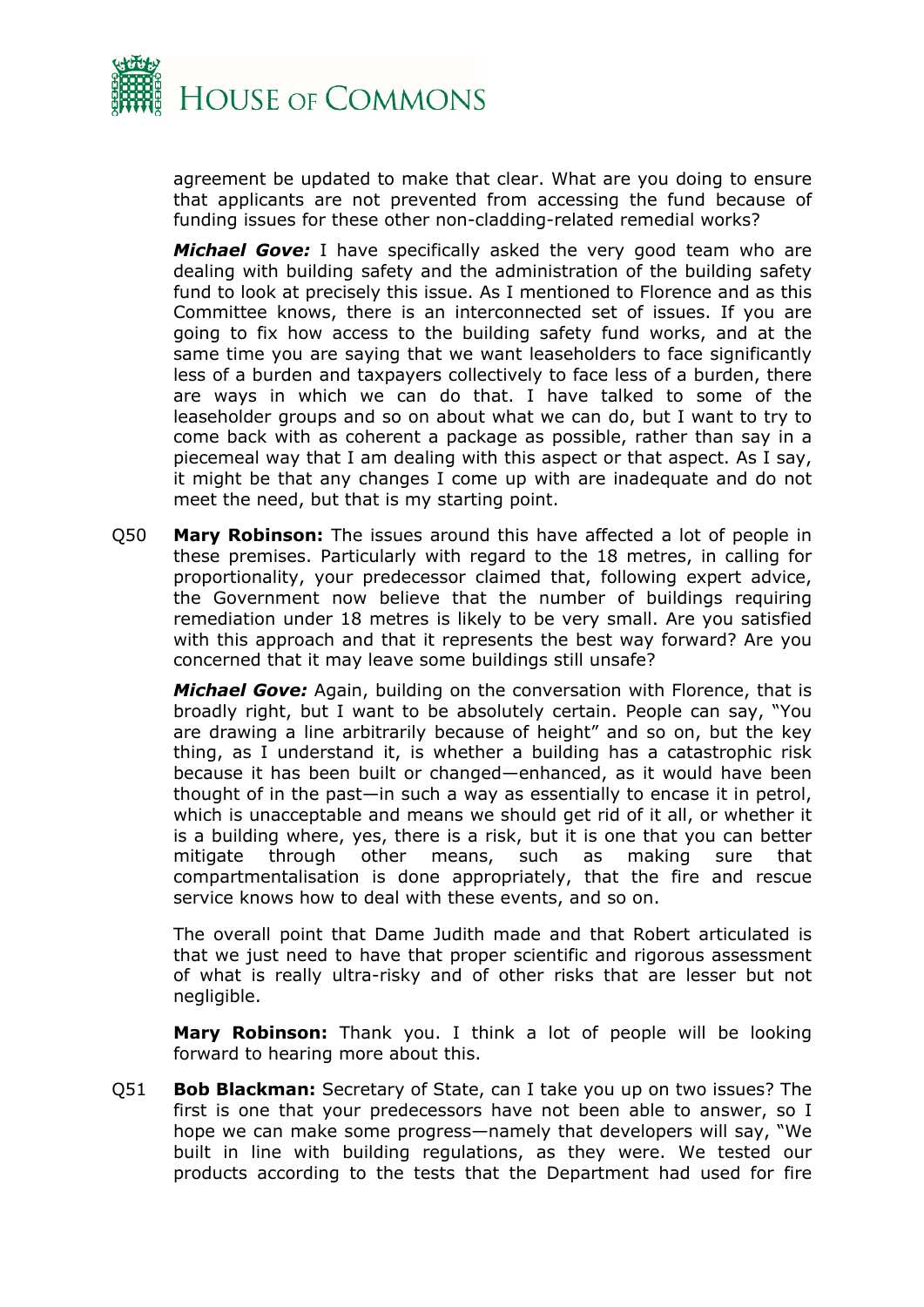

safety, and we were all completely in accordance with them." The products are not safe and the buildings were not put up properly, but they were signed off as acceptable either by someone at local level or by a company at regional level.

We have a problem here. People say, "This was not down to us—it was the regulations at the time." It is a reasonable argument to say, if the regulations have changed or been modernised as a result of Grenfell, that the Government are changing the goalposts. Why should the developers have to pay for it? Why should the Government not be stumping up the cash to make sure that now the regulations and the fire safety issues have improved, everything is put right as it should have been? I think we all accept the principle that the leaseholders should not have to pay anything, but the key is who is responsible for the problem in the first place.

*Michael Gove:* I cannot claim to have perfect knowledge of the issues that have been raised so far in the inquiry, but in so far as I have looked at it, it would seem that if developers and construction product manufacturers say they are squeaky clean, they are wrong. What we have seen so far in the inquiry, it would seem to me—obviously we have to be careful about various legal questions—is that at the very least, developers have to ask whether or not they were engaging in "value engineering". In other words, they were seeking to reduce costs in a way that, not just with the benefit of hindsight but at the time, people would have known was putting cost reduction ahead of safety.

If I were defending the construction product industry, I would say that it is not that a product is intrinsically unsafe; it is about how you use it. Nevertheless, the inquiry has uncovered examples of tests of the safety of a product in particular circumstances being manipulated, it would appear, in order to evade responsibility. We have one particular company that is hiding behind the law of its own country in an unprecedented way to avoid answering questions here. Just on the basis of the evidence that is laid out—if I am wrong, I would be more than happy to apologise—it seems to me that there is a direct responsibility on companies that still exist, where mistakes were made.

On top of that, the system of assessing compliance with building regulations and the responsibilities placed on local government meant that they were not discharged effectively. I am not criticising any particular local authority, but in effect the deregulation of assessment and the way in which it was done was mistaken. I also think—and this will be very painful—that as the inquiry turns its attention to the Department's role, the Department itself will be seen on a couple of occasions not necessarily to have appreciated the importance of fire safety or done everything it should have done in the wake of the Lakanal House tragedy.

In stressing the role and responsibility of those in the private sector, I am not for a moment saying that central Government or local government do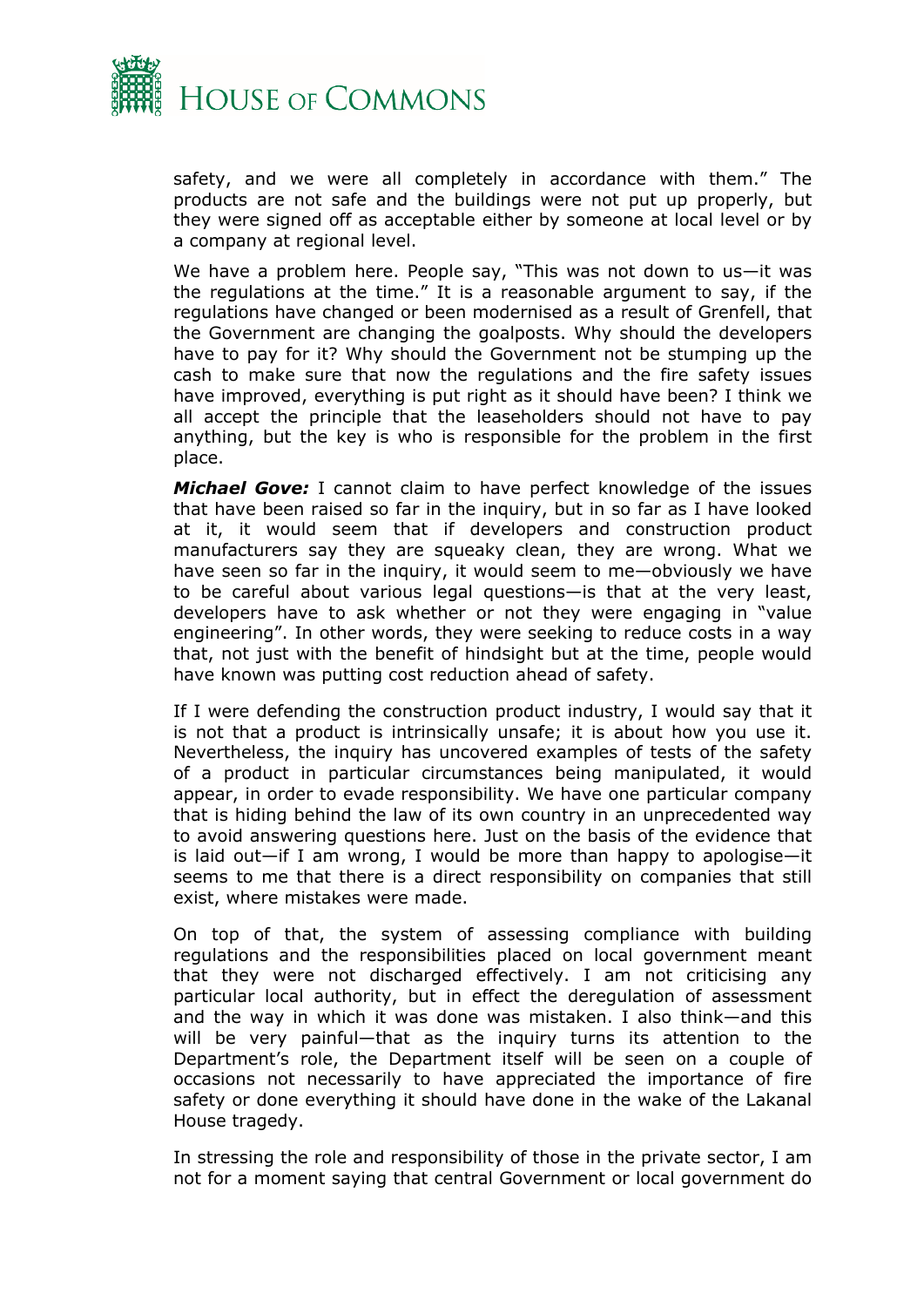

not have responsibilities. But on the basic point—"That was all fine, and now you have changed the rules, so you must pay"—no. You can look back and see what was happening at the time, and you can say, "The sheriff or sheriffs might not have been on the ball, but the cowboys were behaving like cowboys, in an unregulated way."

Q52 **Bob Blackman:** One of the issues here is that we were told in the Fire Safety Bill that the place to correct this was in the Building Safety Bill. My understanding of the progress in Committee is that we are not getting amendments to the Bill that get back to the polluter actually paying the cost. Are you now looking at what we can do to that Bill to make sure that it is fit for purpose, given the comments that you have made already?

#### *Michael Gove:* Yes.

Q53 **Bob Blackman:** Excellent. The second issue that I want to pick up on very briefly is the forced loan scheme, which my colleague has been referring to. As I mentioned during the Budget debate, we were promised the details of it some 18 months ago. We were promised that it would be revealed at the time of the Budget; it has not been. We now have leaseholders who, as Florence was describing, are sitting there not able to sell their flats, insure them or get a mortgage, and are being told that they will have to pay the cost of this. At the same time, there is a Government commitment that there will be this loan scheme and no one seems to know how it is going to operate, which will be revealed. In the meantime, nothing seems to be moving. Where are we?

*Michael Gove:* The loan scheme, while others thought grants might be more appropriate, was a perfectly rational way of addressing the issue, but for the reasons that we have just discussed, I wanted to take a couple of steps back and say, "I can see why, given everything else, we would think this was the right idea. Can we just pause and see if this is a necessary way of dealing with it?" I am still unhappy with the principle of leaseholders having to pay at all, no matter how effective a scheme might be in capping their costs or not hitting them too hard at any one time. My primary question is why they have to pay at all.

As I say, it may be that I come back to the House and this Committee to say, "I have tried and tried and tried, but I fear for the following reasons it is too difficult," but I would want to be able to explain why we could not achieve, exactly as you point out, a polluter pays approach.

Q54 **Chair:** Let me make sure we are clear. What you have said today is very welcome, Secretary of State, and we look forward to your view on the matters once you have had a further look at them. In terms of leaseholders not having to pay, is your intention that that should apply to non-cladding fire safety issues as well as cladding issues?

*Michael Gove:* This is at the heart of it. Going back to my earlier point, in ordinary circumstances a leaseholder will find themselves paying for the repair and upkeep of their building. It seems to me that there are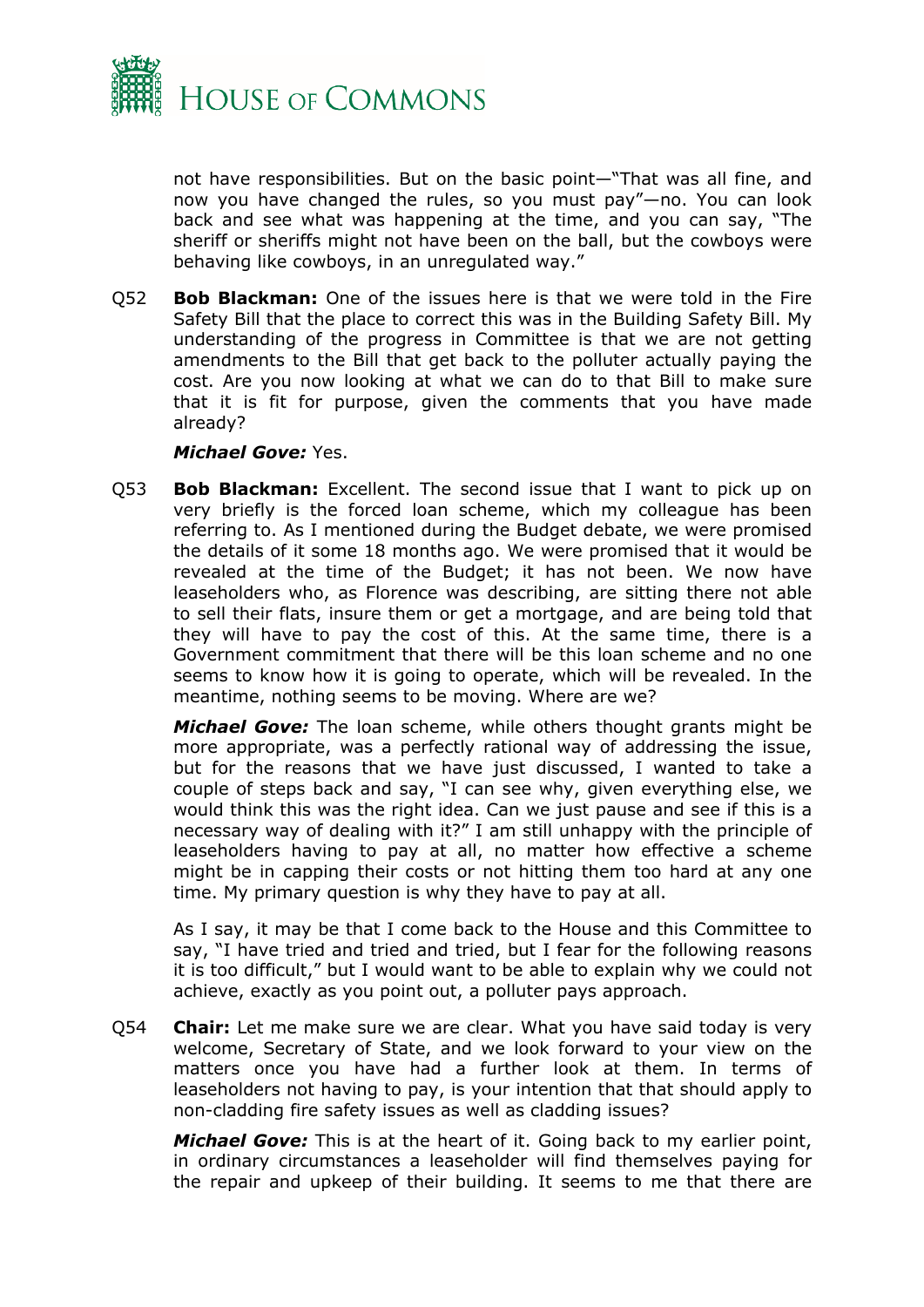

leaseholders who have been hit with massive sums of money in order to deal with the cladding issues and, in some cases, other remediation issues.

If it is the case that other remediation or fire safety issues do not need to have the cost or be done in the same way as those in the catastrophic areas, you can perhaps reduce the obligations overall. I want to be able to make a judgment about how we can get resource from elsewhere and what might be a fair de minimis or other rule for what leaseholders may have to pay. That is against the backdrop of my own belief that we need to reform the leasehold system overall because of its unfairnesses.

Q55 **Chair:** Your intention, then, is to look at all these costs, including noncladding costs, because for many people they can be bigger than the cladding costs.

#### *Michael Gove:* Yes.

Q56 **Chair:** That is very helpful. On leasehold, the Committee did a lot of work on this. I am sure we stand ready to help with pre-legislative scrutiny, if that is how the Government choose to pursue this in the future. In terms of polluter pays, the residential property tax is welcome. Are you having discussions with the Chancellor about how maybe that should be in addition to the £5 billion in the building safety fund, rather than a contribution towards it?

*Michael Gove:* The Chancellor decides all these things in his wisdom and then we just follow on.

**Chair:** I am sure his wisdom can be assisted in these matters.

Let us move on to another important issue that happened during covid: the issue of homelessness and evictions.

Q57 **Ian Byrne:** Speaking as someone who has served on the Building Safety Bill Committee over the last three months, the direction of travel you are moving in here is very welcome. To echo what Bob said, we look forward to Report stage. It has been a very interesting hour listening to what you have been saying after sitting on that Bill Committee for three months, worried about what was actually getting said in that Bill Committee.

Research from the Bureau of Investigative Journalism suggests that renters and families in the private rented sector are now facing eviction for covid-related arrears. Will the recently announced £65 million support package for low-income renters in arrears be enough, when this Committee estimated that a fully funded relief package is likely to cost up to £300 million?

*Michael Gove:* I hope it will be enough. It is certainly the case, without wanting to put words into their mouth, that Shelter and others welcomed the additional funding. It is not the only way in which local authorities can help and not the only means by which we can attempt to deal with problems of overcrowding, homelessness and the fragility of people who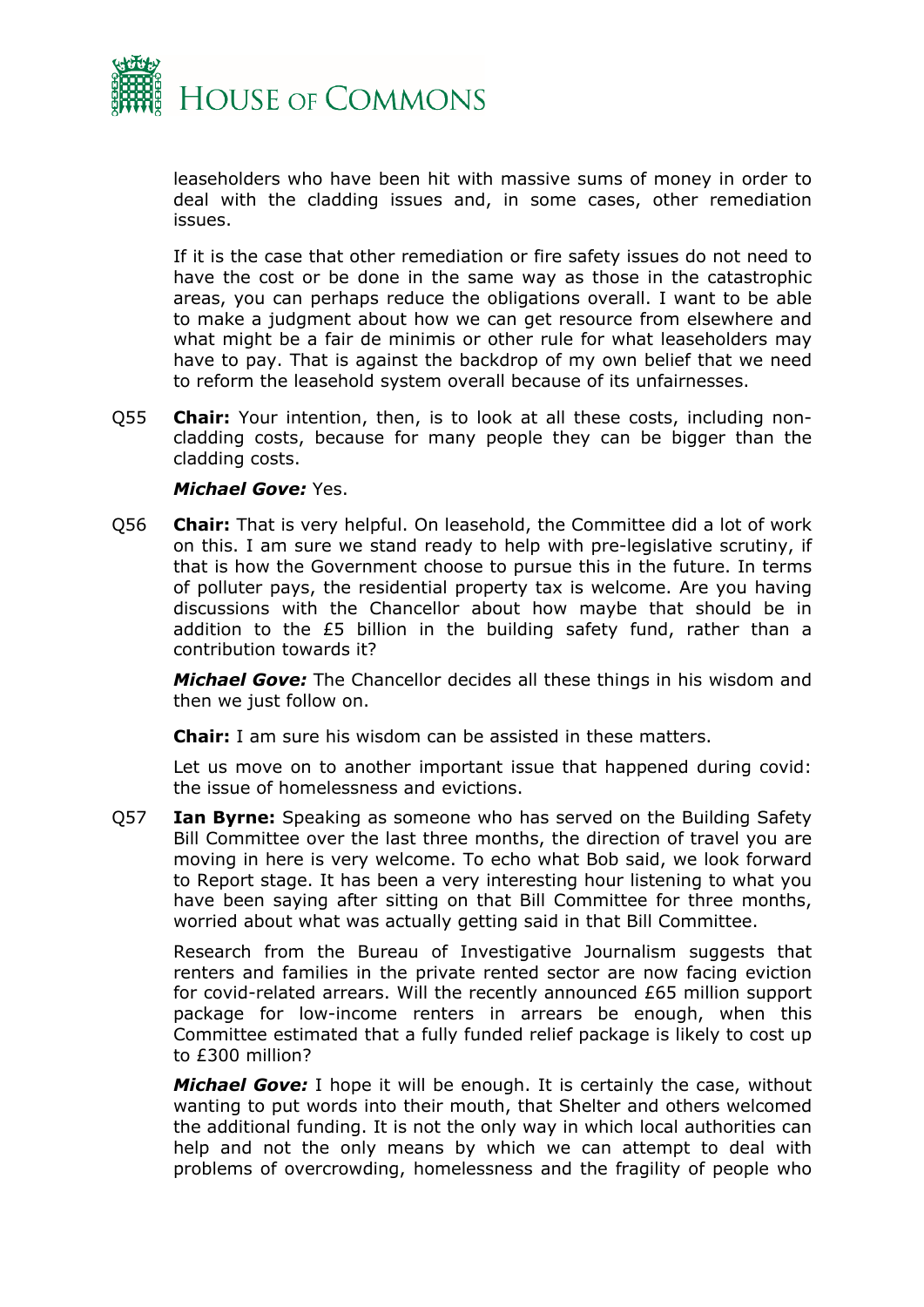

find themselves in reduced resources as a result of covid. I hope it will be enough, but I am open-minded about what other steps we might need to take.

**Ian Byrne:** I want to move on to something that goes to the heart of where we are now. The Bureau of Investigative Journalism reports: "One in five cases involved the controversial Section 21 'no fault eviction' notice, which states that landlords do not need to give a specific reason for wanting a tenant out. Lord Bird, founder of the Big Issue, told the Bureau: 'It's clear that the government must act now to suspend no fault evictions. We need to keep people in their homes at all costs—or we risk facing a mass homelessness crisis like never before.'"

Given the repeated commitments to end section 21 evictions and reform ground 8 evictions, why has your Department now announced a delay to the renters reform White Paper?

*Michael Gove:* We are not intending to punt it into the long grass, for all the issues that you mention. I want to make sure that we take the right approach towards the private rented sector. We were discussing only today within the Department what we can do in order to better regulate the private rented sector, while at the same time not disincentivising people from providing decent homes at a fair rent to those who need them. There is not just scope; there is urgency in the need for reform, but I am just reviewing if what we have in mind is sufficiently comprehensive.

Q58 **Ian Byrne:** Where we are now, going into the winter, you understand the consequences of that being kicked down the road. How are we going to deal with that?

*Michael Gove:* The £65 million is there to help to deal with coming out of covid. More broadly, we need to address the position that people in the private rented sector find themselves in, but when it comes to legislation, it will take just a little bit of time to get that on to the statute book and in a position that will provide them with protection. The £65 million is there to deal with the acute issue; we then need to deal more broadly with the degree of reassurance about their future that people in the private rented sector need.

Q59 **Ian Byrne:** Can I also invite you to look at the success of Liverpool's landlord licensing register scheme, which was scrapped, unfortunately, and the success that it had in shifting that power imbalance between landlord and tenant? In your new role, it would be good if you could visit that, speak to people in Liverpool and readdress the removal of that licence.

*Michael Gove:* Absolutely. I know that similar schemes operate in Scotland and Wales, and people speak well of them.

Q60 **Ian Byrne:** The Everybody In campaign was a significant move to support those facing street homelessness during the pandemic and was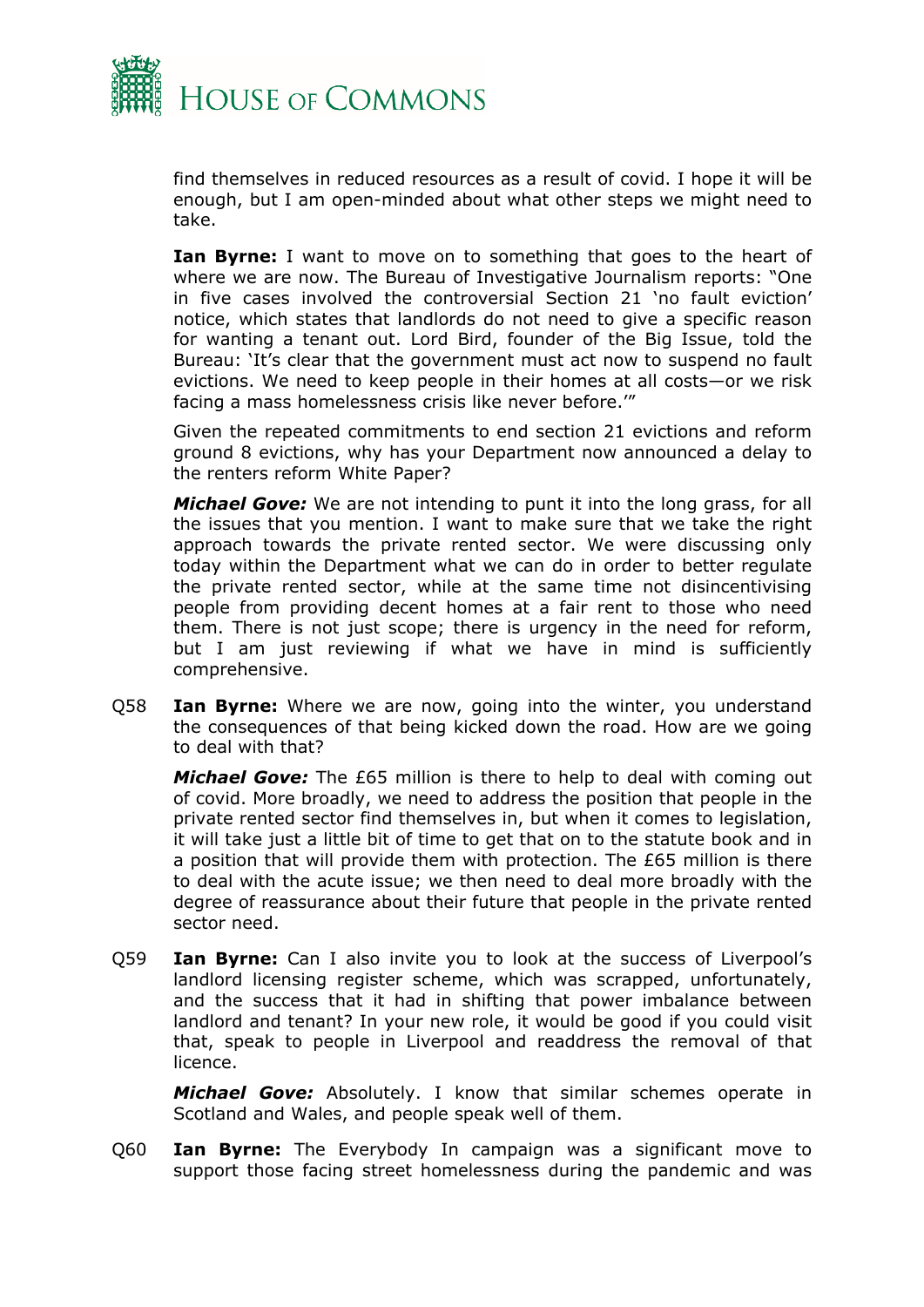

recognised as a huge success. This Committee has repeatedly flagged the internal conflict between your Government's commitment to end rough sleeping and their policy on no recourse to public funds. What is your Department doing to ensure that limiting access to benefits for non-UK nationals does not lead to street homelessness?

*Michael Gove:* Two things. Thank you very much for your words about Everybody In. They give me an opportunity to say that Robert, my predecessor, did an amazing amount to deal with the pressures that covid placed on local government and some of the most vulnerable in our society. It was a public policy success that he drove and that he led; I just want to emphasise my appreciation to him for that.

You quite rightly raise the issue that a significant number of people who find themselves sleeping rough do not, because of their migration status, have recourse to public funds. We want to work with the local government sector to make it clear that we can provide appropriate accommodation for those people who are at risk of destitution.

There is a broader question, though, which the Home Secretary and other members of the Government would want to emphasise alongside what I am about to say. While we want to treat everyone decently, we also want to make it clear that taxpayers and citizens in this country expect us to be vigilant in making sure that people who may have come to this country by routes that are not legal do not feel that they can then have access to funds and resources that people who are here legally, and who have been paying their taxes, have set aside to help the most vulnerable. It is a balance.

Everyone should be treated decently, but there is a difference between people who arrive here legally and who are in need, and people who arrive here by other routes, to whom we must show compassion but who are in a different type of category.

Q61 **Ian Byrne:** A recent report from the Kerslake commission argued for a cross-governmental national strategy and a new interministerial group to bring an end to rough sleeping. Do you think these are necessary to deliver on your Government's commitments?

*Michael Gove:* Lord Kerslake's report had a lot in it that was good. Eddie Hughes and I are looking at it. Eddie has just done a great job in making sure that other Government Departments support the work that he is doing. Indeed, the money was available in the spending review as a result of Eddie's work to ensure that, for example, resources were there for people leaving custody and for people living with substance misuse issues, so that appropriate prevention could be there and appropriate accommodation could be found. Yes, there is more to do.

Q62 **Ian Byrne:** There are nearly 60,000 households with children in temporary accommodation, and over 4,000 families are accommodated in B&Bs or hostels across England. What are you doing to help those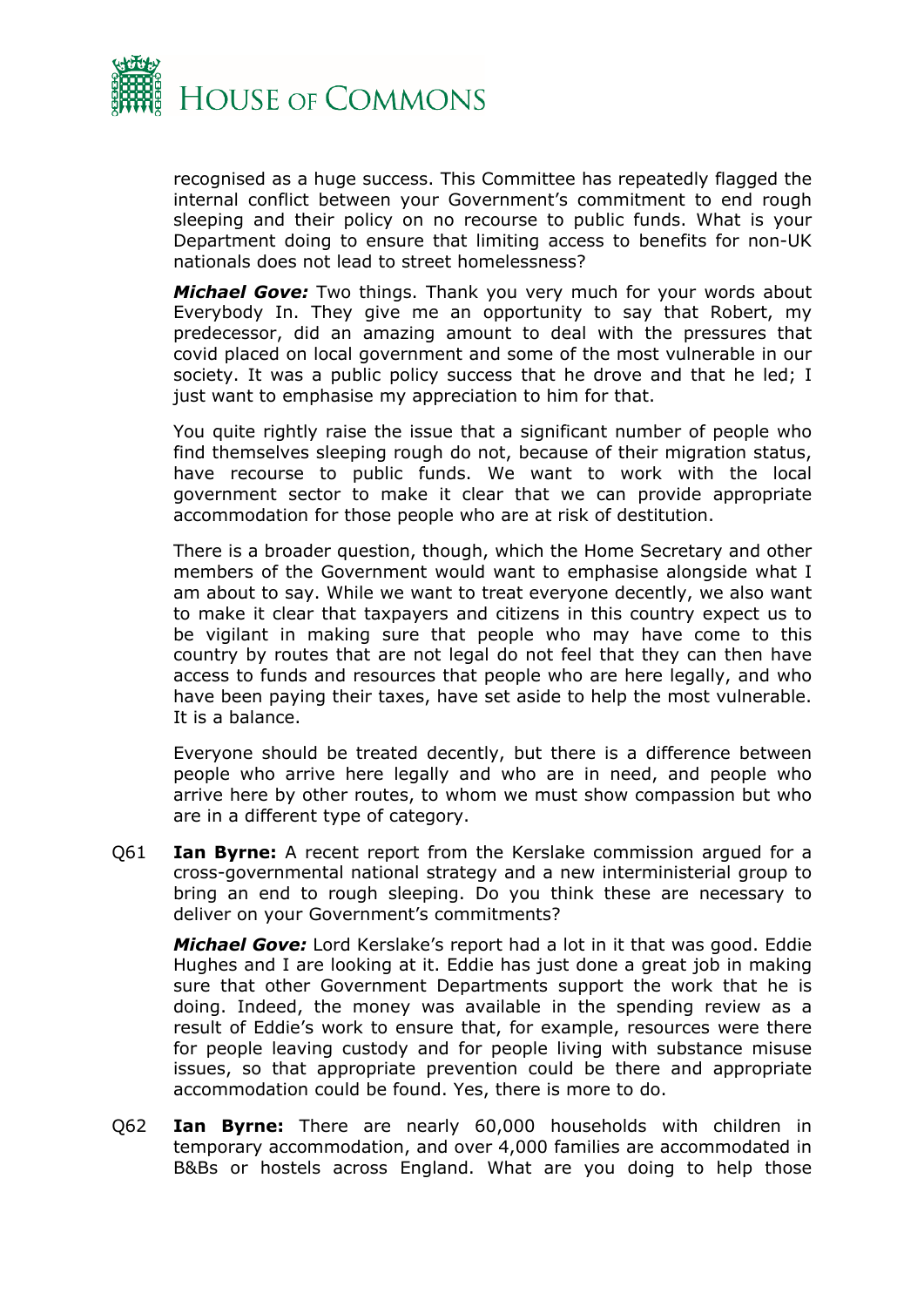

families trapped in unsuitable temporary accommodation? You might answer some of this in section 8 on social housing.

*Michael Gove:* The key thing that we need to do is build more homes where they are needed. I am in favour of helping to provide people with decent accommodation by any means necessary, so I do not have any problem at all with supporting local government to provide social housing for those most in need.

Q63 **Ian Byrne:** There is no ideological block on council housing or social housing?

*Michael Gove:* Absolutely not at all.

**Ian Byrne:** Good.

Q64 **Florence Eshalomi:** As someone who grew up in social housing, I am glad to hear those words coming from your mouth, Secretary of State.

Going back to temporary accommodation, the key problem we have—I am sure that this is the case across many constituencies—is the sheer state of the temporary accommodations that councils are having to essentially force residents to live in because they just do not have enough stock. I am sure you will have seen the presenter Daniel Hewitt's report, *Britain's Housing Shame*, about the sheer squalor that we are asking people to live in. What more can be done now to address the state of the temporary accommodations that councils have to pay private landlords for people to live in? It is taxpayers' money. That should not be happening.

*Michael Gove:* You are right to draw attention to it. It goes to the whole area of the quality and decency of homes. We can make sure that there is appropriate regulation in place, but the fundamental problem—you are right; Ian is right; the Committee is right—is in making sure that there is appropriate high-quality accommodation for people to move into with appropriate security of tenure. That can come through councils and housing associations providing new stock.

I recognise it is a huge leap, if you are in temporary accommodation, to imagine that you could own your own home one day. But if you get someone in social housing, that individual is then no longer reliant on housing benefit in the same way. The cost of their housing is lower, their capacity over time to save is greater, and their capacity over time to move into ownership is greater.

That is not going to happen overnight, by definition, but one of the reasons why I said to Ian that I do not have any objection to social housing—quite the opposite—is that it is urgently needed in significant parts of the country. There are partners who can provide it and we need more of every different type of housing, with respect both to tenure and to appropriateness to the position in life that someone is in. At different times, people might socially rent; then they might have shared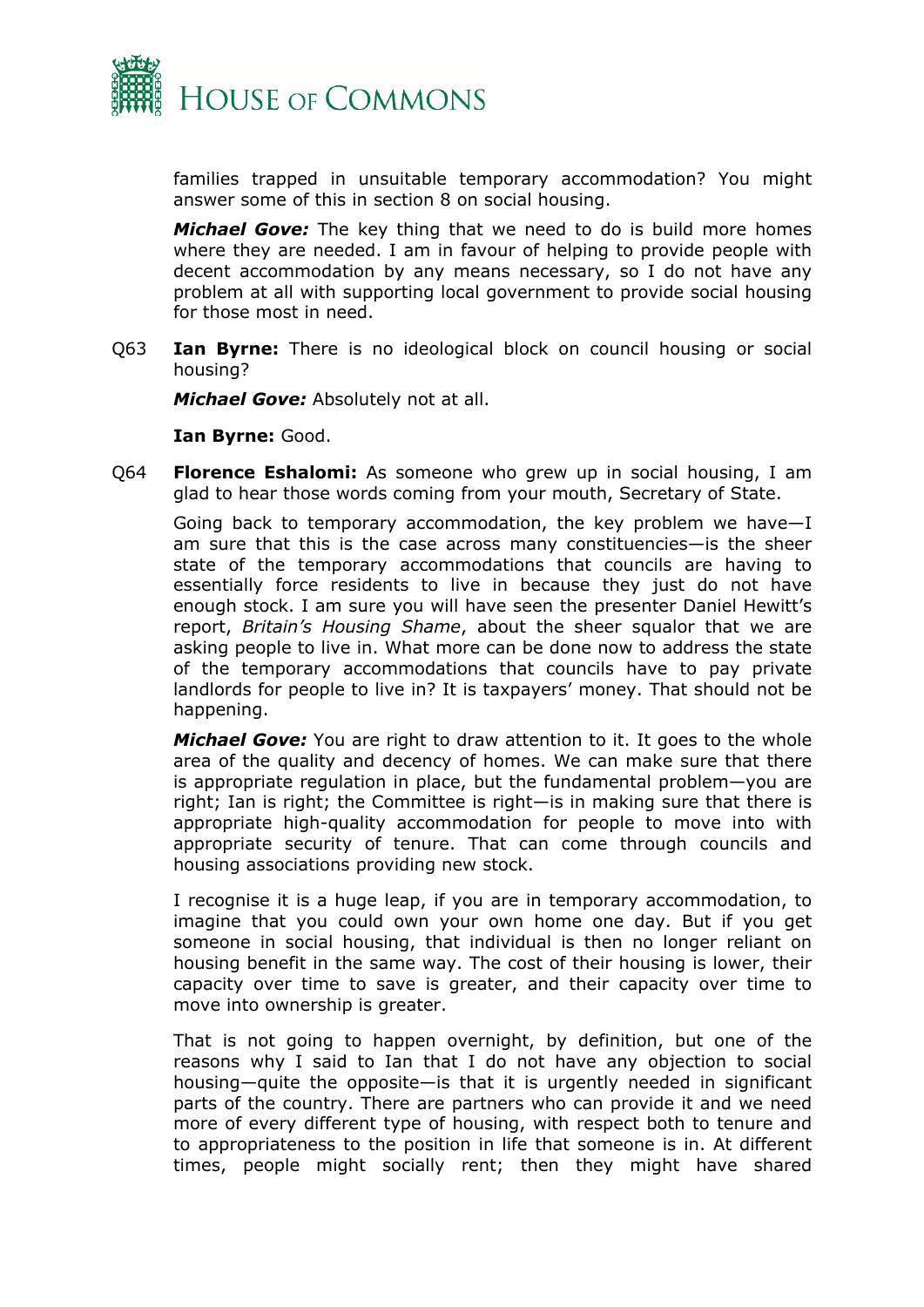

ownership; then they might go on to own themselves, and then they might in due course downsize later on. When we are looking at housing policy overall, we should all try to rid ourselves of positions that date from the '80s, which reflected a very different world.

Q65 **Bob Blackman:** I have two quick questions on homelessness. I asked you during the Budget debate about the rolling out of Housing First. Given the success of the pilots, it seems to me absolutely right that we orientate not only providing someone with a roof over their head, but the support that they need to overcome why they ended up sleeping rough in the first place. What is the plan for rolling out Housing First now?

*Michael Gove:* I absolutely agree with you. We are just reviewing the success of the pilots to see what the next stage is. When I first arrived in the Department—it was not that long ago—one of the thoughts in my mind, and I have changed my mind in the period, was that rough sleeping in particular is not primarily a function of housing. Rough sleeping is a function of catastrophic life events that mean that people find themselves on the streets because of being overwhelmed by a perfect storm of unhappiness, whether those are catastrophic financial circumstances, mental health or whatever.

One of the things that being in the Department has made me see the light on is that if you can get someone into a secure, warm, decent place, it is then much easier to provide the additional support that means that they are less likely to find themselves back in difficult circumstances. I am doing no more than recycling to the Department the rationale and the principle behind Housing First and other initiatives. That is what we need to do. It is not enough on its own, but it is a very powerful example of a useful, potentially transformative social policy intervention.

Q66 **Bob Blackman:** The other issue I want to touch on, which Ian referred to, is the position in relation to those people with no recourse to public funds. When we were doing our report on this, your colleague came in front of us and said that the Department did not have the data on the number of individuals with no recourse to public funds who were brought in under Everybody In. I do not know if anything has changed, but without the data it is very difficult to do anything about this.

*Michael Gove:* That is a very fair point. We should give you that or do our very best to. I do not know the answer; I do not know how effectively that record keeping exists. We know, as everyone on this Committee does, that rough sleeping is concentrated in urban areas, particularly in central London, with a significant proportion of people from EU accession countries, so we must be able, by some means, to provide better information on that. If we cannot, I will explain why.

Q67 **Bob Blackman:** Moving on to social housing, I completely agree that we need to build more homes, and clearly more social rented homes. It is not just the quantity, but the quality of those homes that matters.

*Michael Gove:* Absolutely.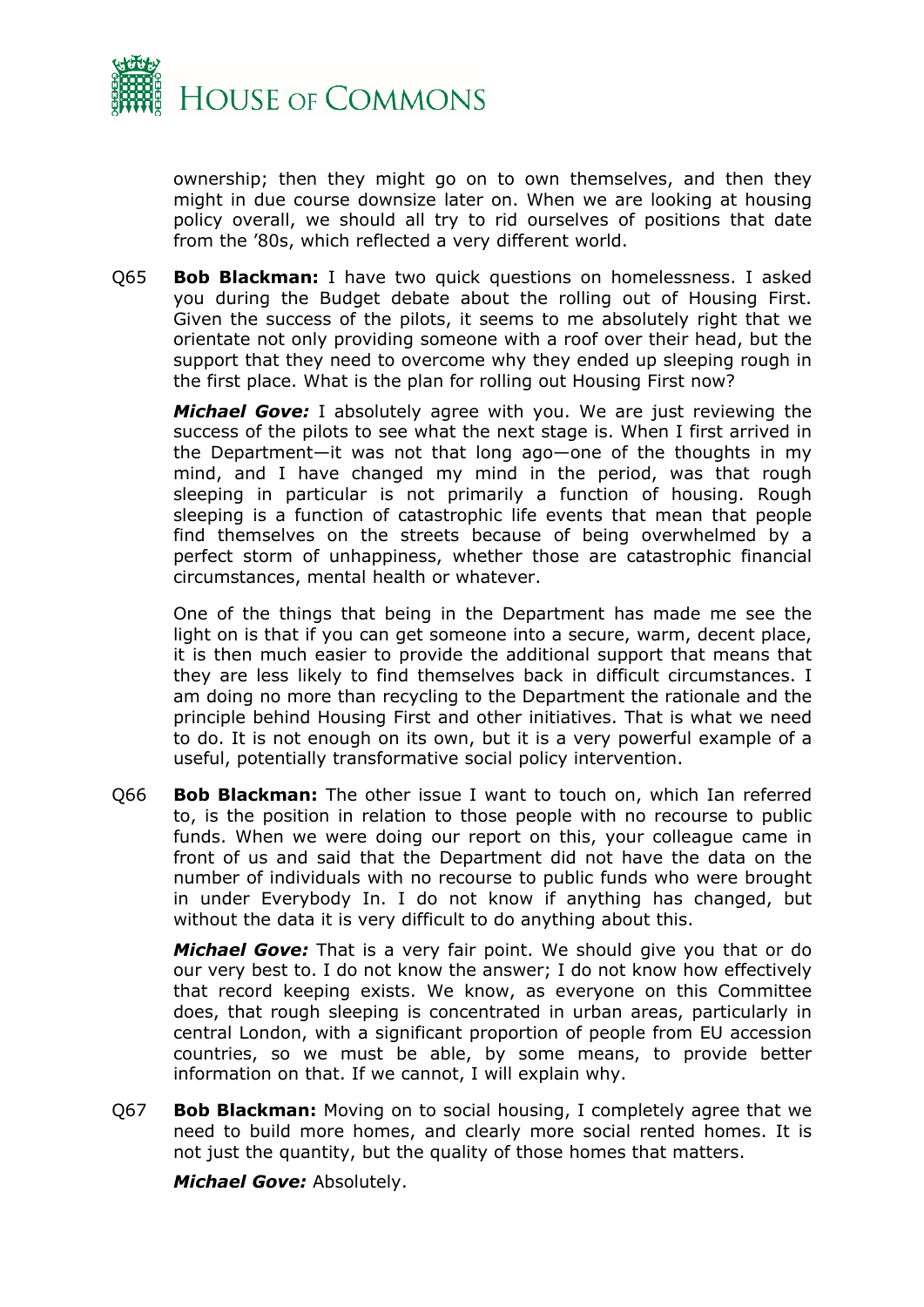

Q68 **Bob Blackman:** You have said already that in some parts of the country the quality is "scandalously poor". The key then is that the social housing White Paper set out plans to improve the regulation of social housing. When are we going to see those proposals implemented?

*Michael Gove:* Shortly—I know that that is a politician's answer. But you are right: we need more. The biggest problem in terms of quality is in the private rented sector, not in the social housing sector. Yes, we do need to, and there will be more detail shortly about the legislation that we aim to bring forward in this area.

Q69 **Bob Blackman:** Is that a ministerial "shortly"—soon, the spring?

*Michael Gove:* As soon as we possibly can, but as this Committee session has shown, there is a lot of work to be done. I do not shy away from the fact that it has to be done. I am not making excuses yet.

Q70 **Bob Blackman:** I am not sure if you saw the ITV report on the Eastfields estate in Merton, which is obviously part of London. The regulator told ITV that it does not have the power to carry out visits or proactively seek tenants' views. When you are introducing those reforms, will you make sure that landlords can be held to account for these poor conditions? Frankly, you talked about city challenge earlier. I was leader of Brent Council when we won city challenge and implemented it. We tried to make sure that tenants' views on everything associated were taken into account before we made decisions. It seems scandalous that this is still going on.

#### *Michael Gove:* I agree.

Q71 **Bob Blackman:** Obviously one of the other issues is cladding remediation. Social housing providers told us that their being excluded from the building safety fund means that they have to divert funds away from building more social housing and maintaining existing homes, to deal with the safety issues. What is the Department going to do under your leadership to redress this so that we get on with building the homes we need?

*Michael Gove:* I sympathise with housing associations that feel they are caught in a Sophie's choice between dealing with safety and providing new accommodation. Without prejudice to the fact that safety needs to be dealt with, as I mentioned earlier, we need to be clear about where the catastrophic risk is and clear where other risk can be managed. We also need to be clear about how we can provide the money in the spending review, which is designed to do this, and work with housing associations to increase housing stock overall.

Q72 **Chair:** Does that apply to working with local authorities as well?

#### *Michael Gove:* Yes.

**Chair:** Thank you very much. We will move on to issues of home ownership and affordability.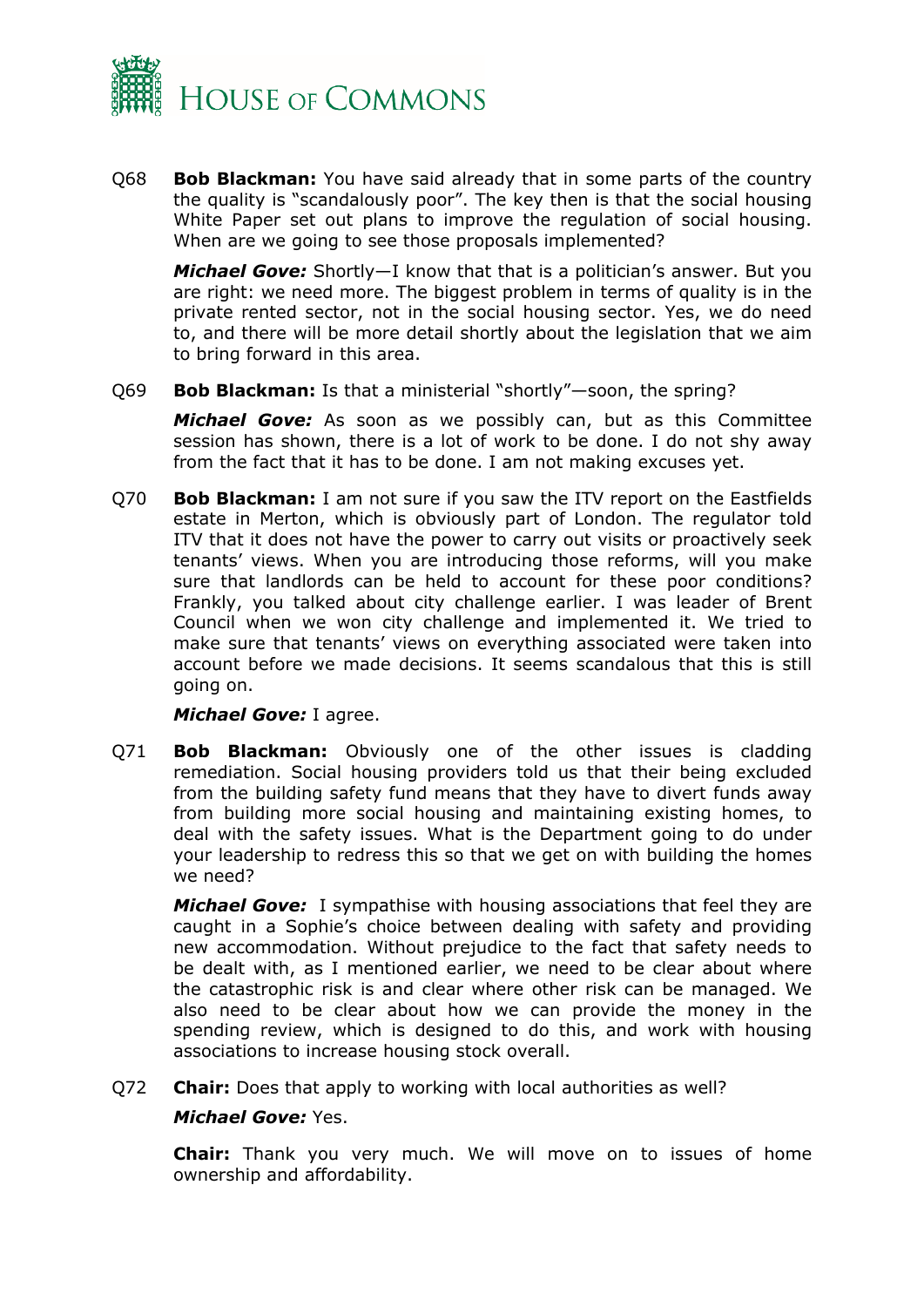

Q73 **Ben Everitt:** The natural laws of supply and demand show that as we have demand for more houses and supply does not keep pace, affordability creeps away from us. It is great that we have the affordable homes programme out in September: £7.39 billion—we measure everything in billions nowadays—for 130,000 planned additional affordable homes over five years. Is it going to be enough? We have seen research by the National Housing Federation and Crisis indicating that the number should be 145,000 and recognising that even as we chip away at that, affordability still creeps away from us.

*Michael Gove:* Yes, you are spot on. There are several aspects that need to be addressed to deal with the affordability problem. The first is that supply overall needs to keep pace with household formation. There are various economists who have sophisticated arguments about whether if you create more homes, you create more households—whatever, but we have to have more homes overall.

The next thing is how you do that. It is a mixture of money and unlocking land. By unlocking land, I am very keen, working with Homes England and local government, to get a brownfield-first policy that really works and to provide people with the sort of housing that is welcomed and needed in particular areas. It goes back to the points I made, following on from Mary and Florence's questions, that there are going to be a variety of types of home that will be attractive and, I hope, affordable in urban settings that we need to concentrate on. There are other things we can do to help local government and local communities to welcome the right sort of development in their area.

On top of that, there are things that we need to look at in the realm of mortgage finance. In the aftermath of the 2008 crash, banks and lenders everywhere became much more cautious. I really am exceeding my brief here, because it is a Treasury matter, but a problem in the American housing market led people here to be over-cautious in aspects of their lending and particularly in calculations they made about loan to value. Obviously it is difficult to move them, but you cannot have a conversation about housing affordability without looking at both supply and access to finance.

Q74 **Ben Everitt:** We have almost looped back round to the questions Clive was asking at the start, in that it has to be across Whitehall, notably leaning in on the Treasury here, and it has to be the Government pumppriming in terms of levelling up, essentially picking some winners. Is this how it is going to have to happen?

*Michael Gove:* Inevitably, there are some local authorities and some local leaders who will be in a better position to be early partners in regeneration, yes.

Q75 **Ben Everitt:** Back to affordability, I am of course a south-east MP. Milton Keynes North is the very tip of the south-east, probably the southern tip of the red wall. If we look at affordability from a local perspective, the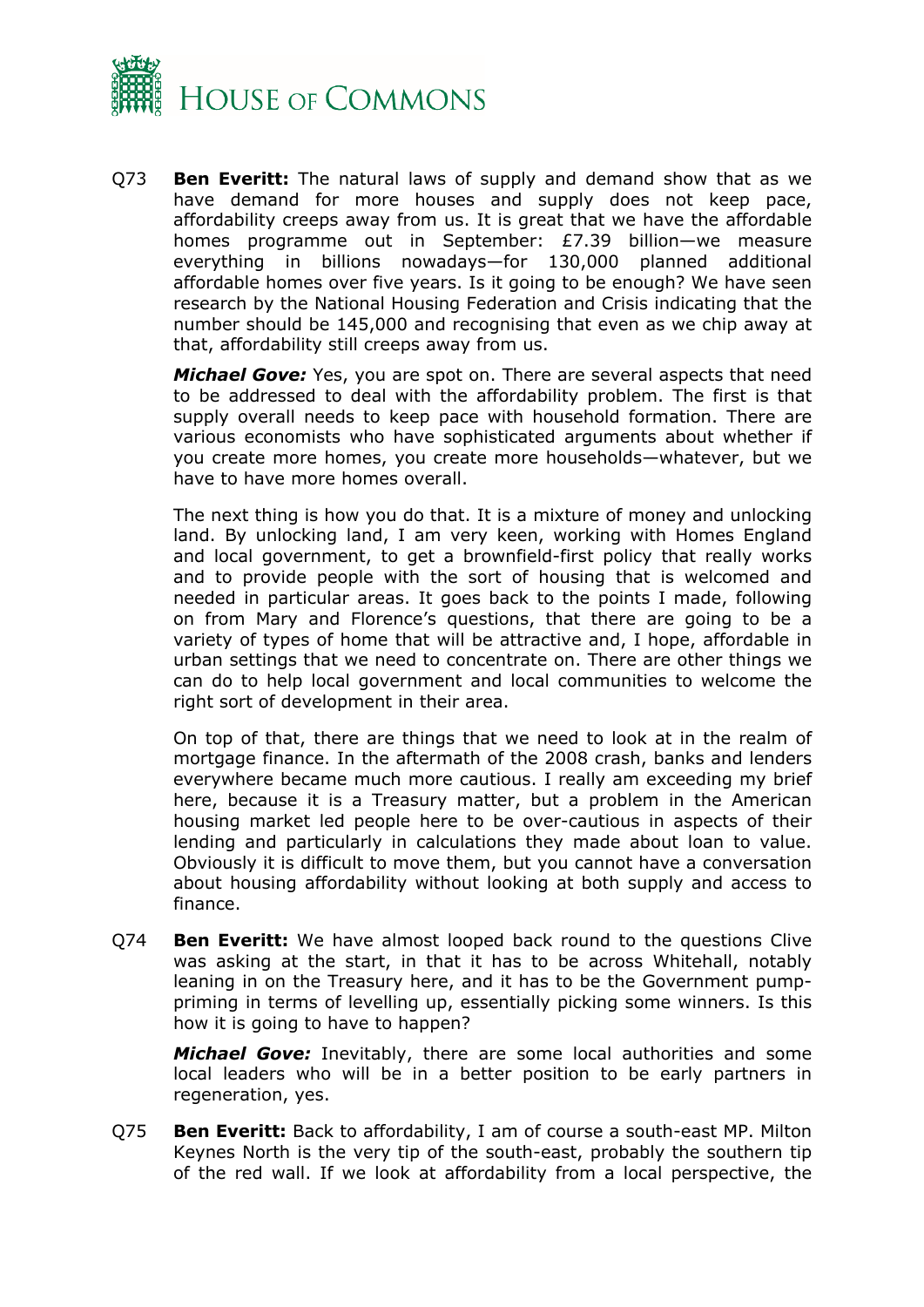

term "affordable home" is a bit of a joke. You referred earlier to mortgage products and your conversations with the Treasury. The Joseph Rowntree Foundation suggests that the Government's current suite of home ownership projects, including the mortgage guarantee scheme, are still unaffordable for up to 90% of low-income renting families. How are we going to get over that? How are we going to rise to the challenge of turning generation rent into generation buy?

*Michael Gove:* You are right that the products that we have in place cannot cover everyone who wants to get on the housing ladder. Following on from the points you made in your first question, we are looking at what all the levers are to make sure that people can aspire to be in a decent home, can be in a decent home and can then aspire to ownership. There are different levers that need to be pulled. Because of the way in which the situation has developed over time, it is a challenge.

The argument is made that you can increase the number of homes. That will always have an impact on affordability, but given the amount you would have to build to have a dramatic impact on affordability, you cannot say that just building new stock is the answer, because manifestly you are adding to an already big total and it cannot be anything other than a relatively limited one.

Q76 **Ben Everitt:** To use the Bill Clinton phrase: it's the economy, stupid. In this case, it is the local economies—getting those local economies thriving.

*Michael Gove:* Exactly—you are absolutely right. This goes back to the point that the Chair made earlier. If you redress the 80:20 rule and you make sure that there are real reasons why economic regeneration is occurring across the rest of the country, you relieve some of the pressure on areas that have felt particularly under pressure in terms of housing numbers.

Q77 **Ben Everitt:** The problem here is that housing is the biggest, the most expensive and the longest part of the levelling-up puzzle, but it has to be central to the whole thing.

*Michael Gove:* Yes, that is absolutely spot on.

**Chair:** We have gone quite a long way without mentioning planning, but I am sure that Matt Vickers will redress that.

Q78 **Matt Vickers:** I am sure that planning reform is a hot potato you are delighted to get your hands on. In your letter to the Committee, you said that you were "taking time to speak with key stakeholders, as well as considering the feedback…on the White Paper" on planning before proceeding with any reforms. Who were those key stakeholders? What are the priorities being discussed? What messages are you taking from those discussions?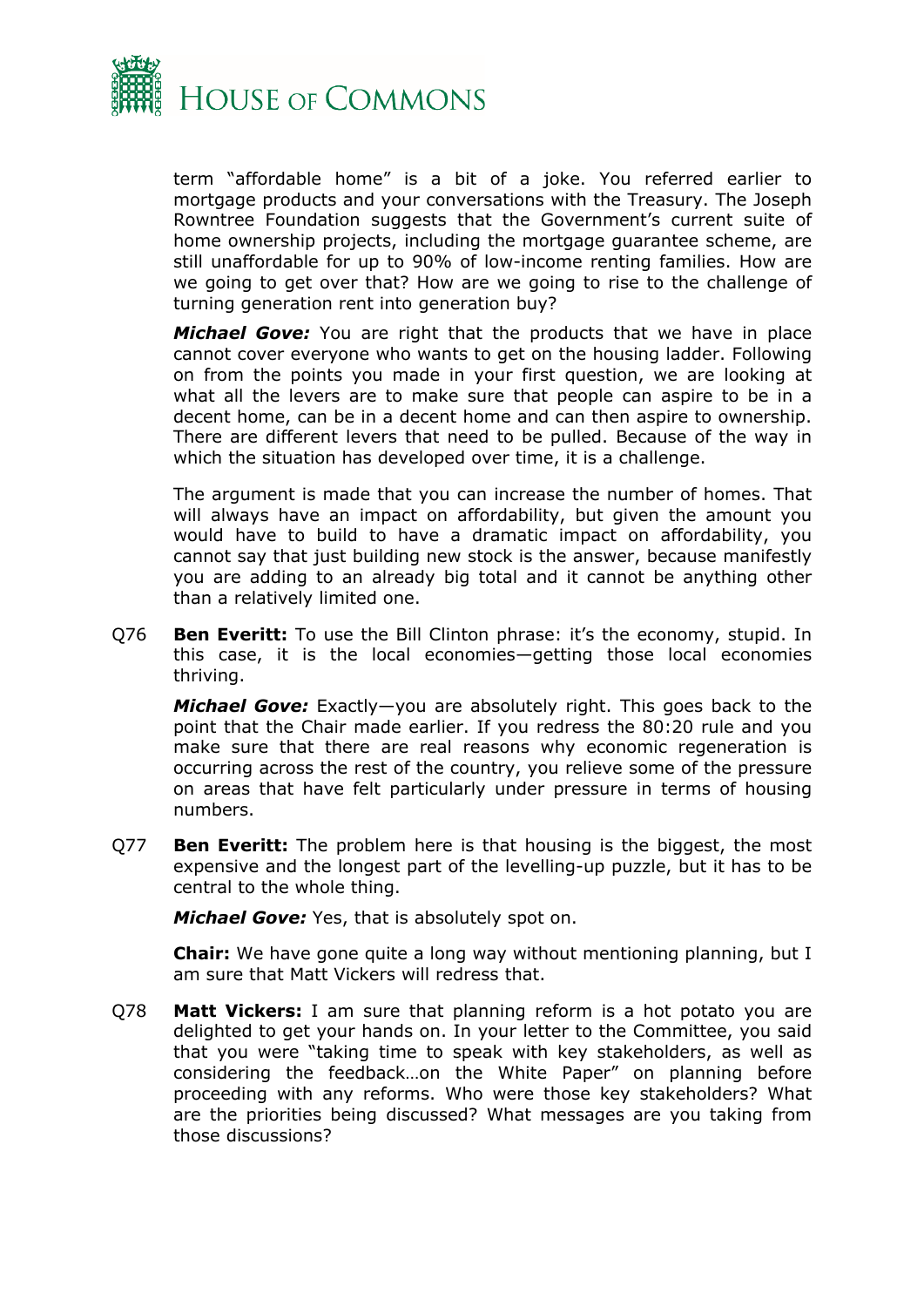

*Michael Gove:* The stakeholders include, first and foremost, those in local government, because it is through local government that plans are developed, the community's voice is heard and decisions are made about the future of places. I am also listening to organisations that have been campaigning, quite rightly, for more homes and for homes in the right places—everyone from Shelter and Crisis to CPRE. They all have an interest in helping to address this problem fairly.

I am talking to people in the sector. I have been cautious about engagement with individual developers, but I am talking to people who have a role overall in helping to ensure that we get housing quantity and quality to improve. I have also been talking to people who have been involved in the work undertaken by my predecessor and by James Brokenshire to put beauty at the heart of new developments.

My provisional conclusions are reflected in the letter. We want to be in a position where communities accept and welcome new development. What are the reasons why people have resisted that in the past?

One is aesthetic: people have thought that the quality of development has not been good and it has been out of sympathy with what is already there. The second is infrastructure: people worry that new development will mean that there will be pressure on GP practices, on their roads and on school places, which they will not secure adequate compensation for. The third is environmental: people fear that new development will contribute to everything from a deterioration in air quality to a loss of green space, a loss of biodiversity and so on. The fourth is the feeling that this is being done "to" rather than "with"—the idea that a combination of top-down numbers and a certain approach from the Planning Inspectorate in line with a certain degree of "Computer says no" operation from the Department means that reasonableness is not taken into account.

We want a planning system where people can feel confident that beauty is taken seriously, that the environment is benefiting, that the money will be there to support their infrastructure, and that ultimately the community has a role in determining what is right. What we want to do, and I think what everyone really wants to do, is make sure that in every part of the country there are up-to-date, thoughtful, sensitive plans that have the maximum amount of community buy-in.

Q79 **Matt Vickers:** How long do you plan to pause the reform process? Is there any chance that it will be abandoned altogether?

*Michael Gove:* No, we will not be abandoning it. There are some things in it that everyone agrees are sensible. There is no one who has yet said to me, "We mustn't digitise the planning system." There is no one who has said, "I'd like to keep it as paper-based and bureaucratic as possible." As we have just discussed, you cannot look at questions of housing just through the prism of planning. Improving the planning system is one thing, but there are lots of other things that we need to do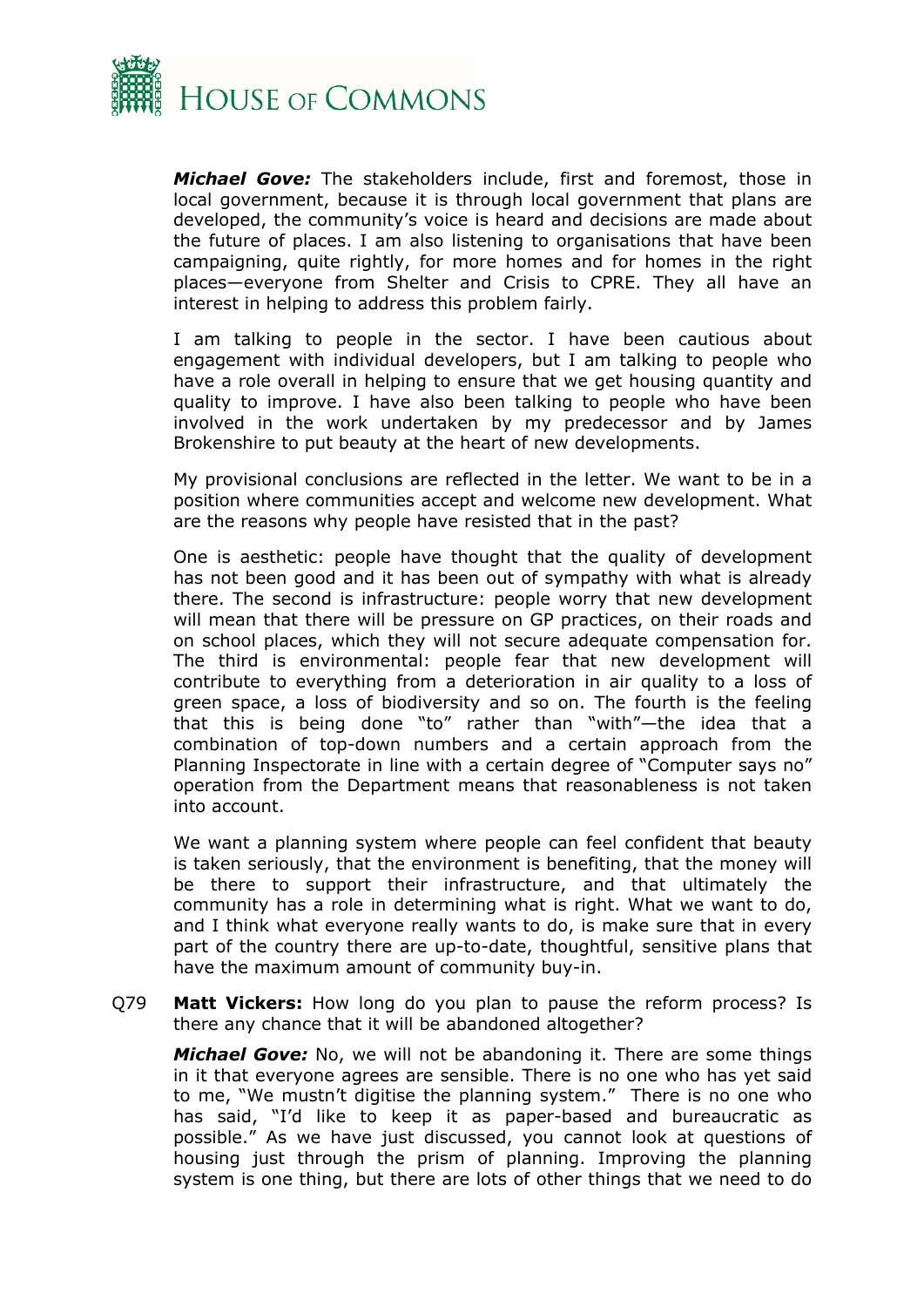

to achieve our goal of more people in decent homes in the areas that they want to live in, with communities welcoming regeneration.

Q80 **Matt Vickers:** In their manifesto, the Government committed to building 300,000 homes per year by the mid-2020s, yet MHCLG's outcome delivery plan makes no mention of the target. Does the target still stand?

*Michael Gove:* Yes. I think it is going to be stretching, because of all the other factors that we know about—the rise in the cost of materials, pressure on the labour market as a result of covid and so on—but yes. The thing about the outcome delivery plan is that, because it was a new department, I just wanted to make sure that we had an opportunity in the immediate aftermath of the spending review to take a drains-up approach towards it.

I am not retreating from the desire to have 300,000 new homes as soon as we can. The key figure, as we have just been discussing, is where and of what tenure. I want to make sure that people recognise that we are not taking the approach of saying, "Let's hit that target as quickly as possible and devil take the hindmost." We absolutely want to hit that target, but we also want to take account of beauty, the environment, quality, decency, local democratic control and infrastructure.

Q81 **Matt Vickers:** What is your view on the role of street votes in any future planning Bill?

*Michael Gove:* I love the idea.

Q82 **Matt Vickers:** I am happy with that. Do you agree with conclusion of this Committee's recent report that to make new housing carbon neutral, net zero has to be at the heart of the planning policy?

#### *Michael Gove:* Yes.

Q83 **Matt Vickers:** That is nice and decisive. This Committee has conducted significant work in this area and offered to carry out pre-legislative scrutiny on any forthcoming planning Bill. Is this something you would be willing to facilitate?

*Michael Gove:* We would happily work with this Committee on pre-leg scrutiny of any significant new piece of legislation that we bring forward, whether it is on planning or on anything else.

Q84 **Mary Robinson:** Local authorities are under what they regard as quite a tight timeframe to have their local plans updated and in place by December 2023. Is there is going to be any leeway in that, or are we still on that tight timeframe? In my local area, the Greater Manchester spatial framework was abandoned by Stockport Council. They are now having to rush to get their plan in place. Are local authorities going to be really held to this tight timeframe?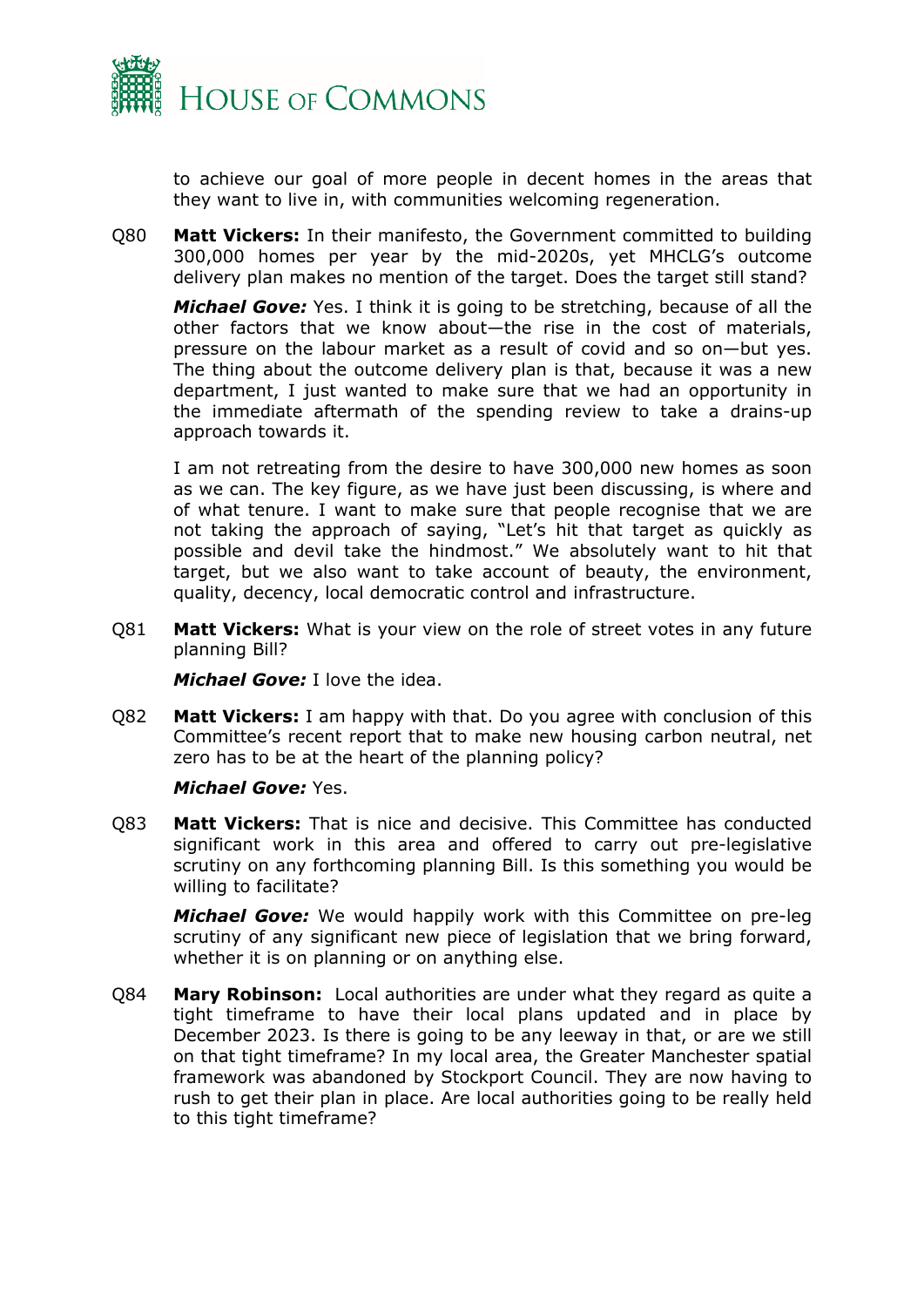

*Michael Gove:* At the moment, we definitely need to make sure that everyone gets on with it. As the Committee knows, something like 50% of local authorities do not have a plan in place.

There will always be reasons why certain local authorities face difficulties. Some might well legitimately say, "Look, it is all very well your demanding this, but the resources that we would want to devote to getting a plan in place have been occupied in appeals and in other activity." But as this Committee knows, the best way in local government of making sure that you can control how your community grows and develops is by having a plan in place. There is a legitimate concern on the part of local government that the resources have not always been there to help. That is why some of the changes that we can make, not just to provide the resource but to simplify the process, are important.

Q85 **Mary Robinson:** Local authorities are also trying to avoid, where possible, building on green belt. They are going for the brownfield-first policy. Yet they are set a target, as they see it, from Government that they think is a Government target. We have heard that it is not really a target from Government and they have to make their own decisions, but when they go to the local inspector they need to know that the inspector is going to look at it from the point of view of guidance that says that there is some leeway in there too. Is there going to be?

*Michael Gove:* Yes. My colleague Chris Pincher has made it clear that in developing a plan a local authority can say, "Right, this is the number to which we have been working. However, in this community, in this area, you have to take account of the fact that we have AONBs here, SSSIs here, green belt there and so on. It would be unrealistic to expect us, consistently with all those factors, to meet the figure that has been produced."

In making a calculation about housing need overall, I want to look at how the numbers are generated in the first place. Some of the assumptions are probably out of date. Exactly as you say, some of the ways in which those numbers are deployed by the planning inspector can be more sophisticated. I do not want to over-promise at this stage, because I recognise that there is a complex interrelationship between them all.

Q86 **Chair:** That is helpful. This Committee has been on record over many years in calling for a simplified way of doing local plans, which should be at the heart of our planning system, so that is really welcome.

Mary has raised a very interesting point about the numbers. Towards the end of looking at the reform proposals, what I think was called a metropolitan uplift was suddenly announced, where London and then other cities in the midlands and north suddenly got an extra number of homes as their target.

In my own case in Sheffield, 40,000 homes over 15 years would have been a real challenge, but the council is basically on the same page as the Government on it. It would mean building on some greenfield sites,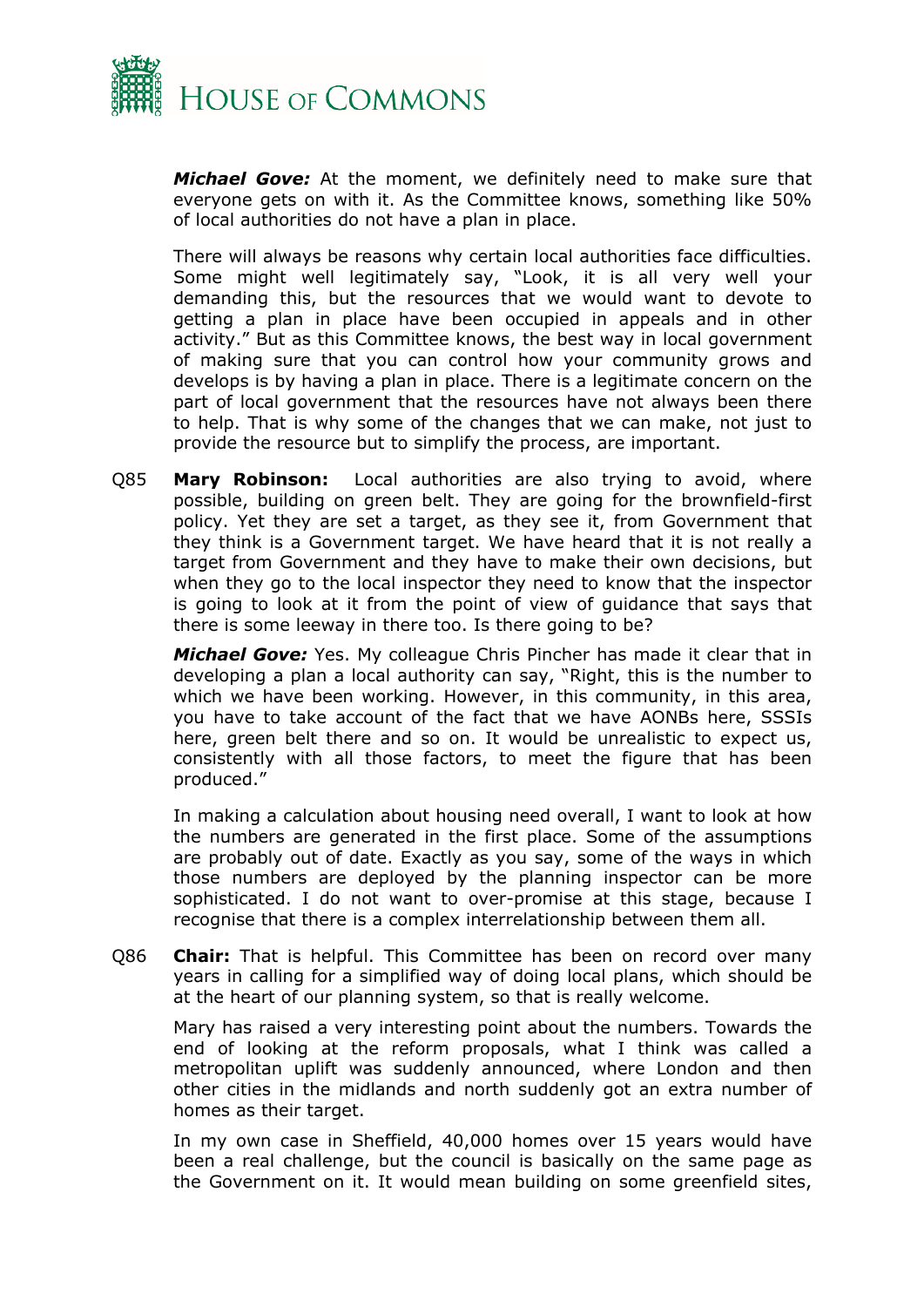

but that could just about be done. It was suddenly lifted up to 50,000. That will simply mean building on the green belt. It is going to change the whole dynamics of the process. I just wonder whether you are going to go back and look at this. That number was just plucked out of thin air, it seems to me. Many councils, including in London, are just saying, "We cannot deliver this. It is impossible."

*Michael Gove:* Without prejudice to individual cases, let me look again at what the impact has been overall.

Q87 **Chair:** That is really helpful.

I have a question on permitted development. There has been criticism that some of the schemes have not been the best. Indeed, it was welcomed that the Government brought space standards in as a requirement. Are you prepared to have a look at whether environmental issues should also be allowed to be taken into account by councils? Converting an office block into residential in the middle of an industrial estate, for example, is probably not the best way to deliver homes for people who are often in real need.

*Michael Gove:* No, I do take that point. I think I need to take a couple of steps back, because the nature of cities is changing over time, because of covid and everything else. Most people would assume that the demand for office space and commercial property in many towns and city centres is going to diminish and we need to think again about how high streets can be lively and attractive. I absolutely take the point that you can have perverse outcomes and unintended consequences through relaxation, but I do not want to immediately leap into saying, "I am going to stop this or prevent that," just at the moment when we need to think about this system in the round.

Q88 **Chair:** That is almost the next question, which is about taking a rounder look at the planning system. Are permitted development and how it fits in going to be part of it?

#### *Michael Gove:* Yes.

Q89 **Chair:** That is really helpful, because I think you are right: many towns are going to have to change their approach to the number of shops and offices they have. Doing that in a strategic way, rather than individually, bit by bit, is something we need to encourage.

#### *Michael Gove:* Yes, exactly.

**Chair:** That is really helpful. Will you also have a look at permitted development not having to contribute to section 106 and the infrastructure levy or whatever replaces it?

#### *Michael Gove:* Yes.

Q90 **Chair:** On the sequential test, one of the concerns is that now office blocks can be converted into retail, it is possible to convert an out-oftown office block into retail through the permitted development route and